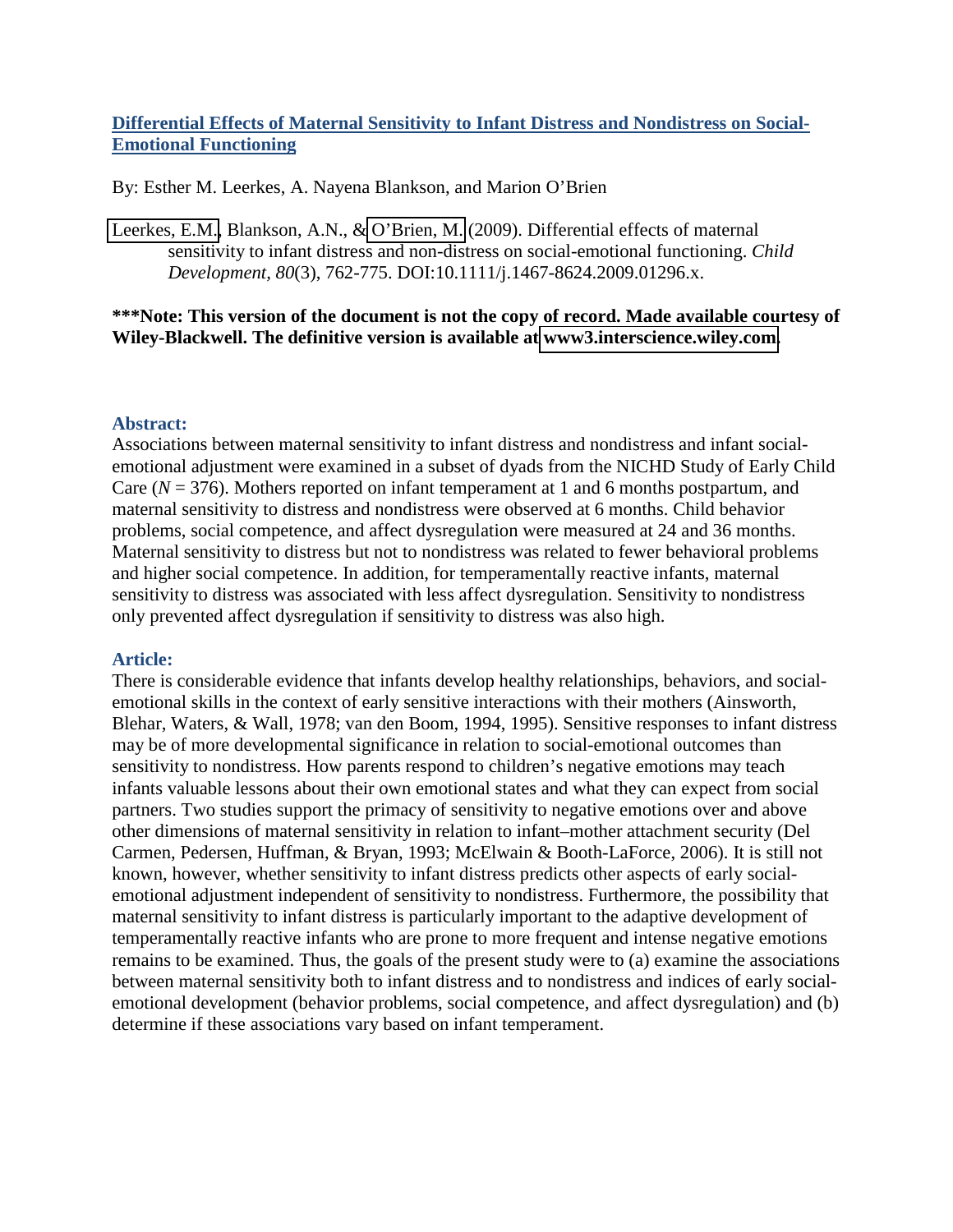### *The Meaning and Measurement of Maternal Sensitivity*

Maternal sensitivity refers to the quality with which mothers respond to their infants' cues in a timely and appropriate manner. Sensitive mothers respond to cues reasonably quickly, establishing a clear contingency between their infants' cues and their responses. Moreover, their responses are well matched to their infants' cues, the developmental level of their infant, and the demands of the current context. In most published studies, single scores representing global ratings of sensitivity in response to diverse infant cues are used as indices of the quality of maternal responsiveness (e.g., Ainsworth et al., 1978). Even when sensitivity is rated separately in responses to specific types of infant cues, the ratings tend to be aggregated into larger composite variables (Clark, Hyde, Essex, & Klein, 1997; Pederson & Moran, 1995; van den Boom, 1994). The underlying assumption appears to be that mothers who respond sensitively to one type of infant cue respond sensitively to other types as well, and that sensitivity in general, rather than its specific dimensions, is related to important child outcomes.

Recently, there has been a call for greater specification of the dimensions of sensitivity and the contexts in which they are rated. For example, some authors have noted that theoretically, sensitivity to distress or in response to bids for safety and protection should be more predictive of attachment security than global measures of sensitivity because attachment relationships serve the purpose of protection (Goldberg, Grusec, & Jenkins, 1999; Thompson, 1997). Consistent with this view, when multiple measures of sensitivity have been used, sensitivity to distress has emerged as the only significant predictor of attachment security (Del Carmen et al., 1993; McElwain & Booth-LaForce, 2006). Further support for the usefulness of examining specific aspects of sensitivity comes from the work of Tamis-LeMonda, Bornstein, Baumwell, and Damast (1996) who reported that maternal responsiveness to infant vocalizations was linked to infant language ability, whereas responsiveness to infant play behavior was linked to infant symbolic play behavior. They concluded that "maternal responsiveness can be profitably categorized into subtypes that relate to domains of child outcomes in specialized ways" (p. 173). In the present study, we propose that sensitivity to infant distress cues will be more predictive of early social-emotional adjustment than will sensitivity to nondistress cues.

#### *Associations Between Sensitivity to Distress and Social-Emotional Outcomes*

Because situations involving negative emotions are highly salient, parents' responses to children's negative emotions are likely to have important developmental implications (Eisenberg, Cumberland, & Spinrad, 1998; Thompson, 1994). Sensitive responses to negative emotions (i.e., scaffolding self-soothing by providing security objects, fostering attention shifting by providing something appealing to look at, or modeling and encouraging adaptive problemoriented responses) may help infants learn to self-regulate. Over time, infants' supported and independent use of regulatory strategies are reinforced by the accompanying reduction in arousal and positive reinforcement from mothers. As a consequence, infants are able to develop a sense of efficacy in their ability to self-regulate (Bell & Ainsworth, 1972) and perceive the expression and sharing of negative emotions as acceptable rather than problematic (Stern, 1985). Furthermore, sensitive responses to bids for safety and protection contribute to a positive sense of self and others, elements of a secure working model (Bowlby, 1973) which in turn facilitates social competence and positive relations with others (Bohlin, Hagekull, & Rydell, 2000).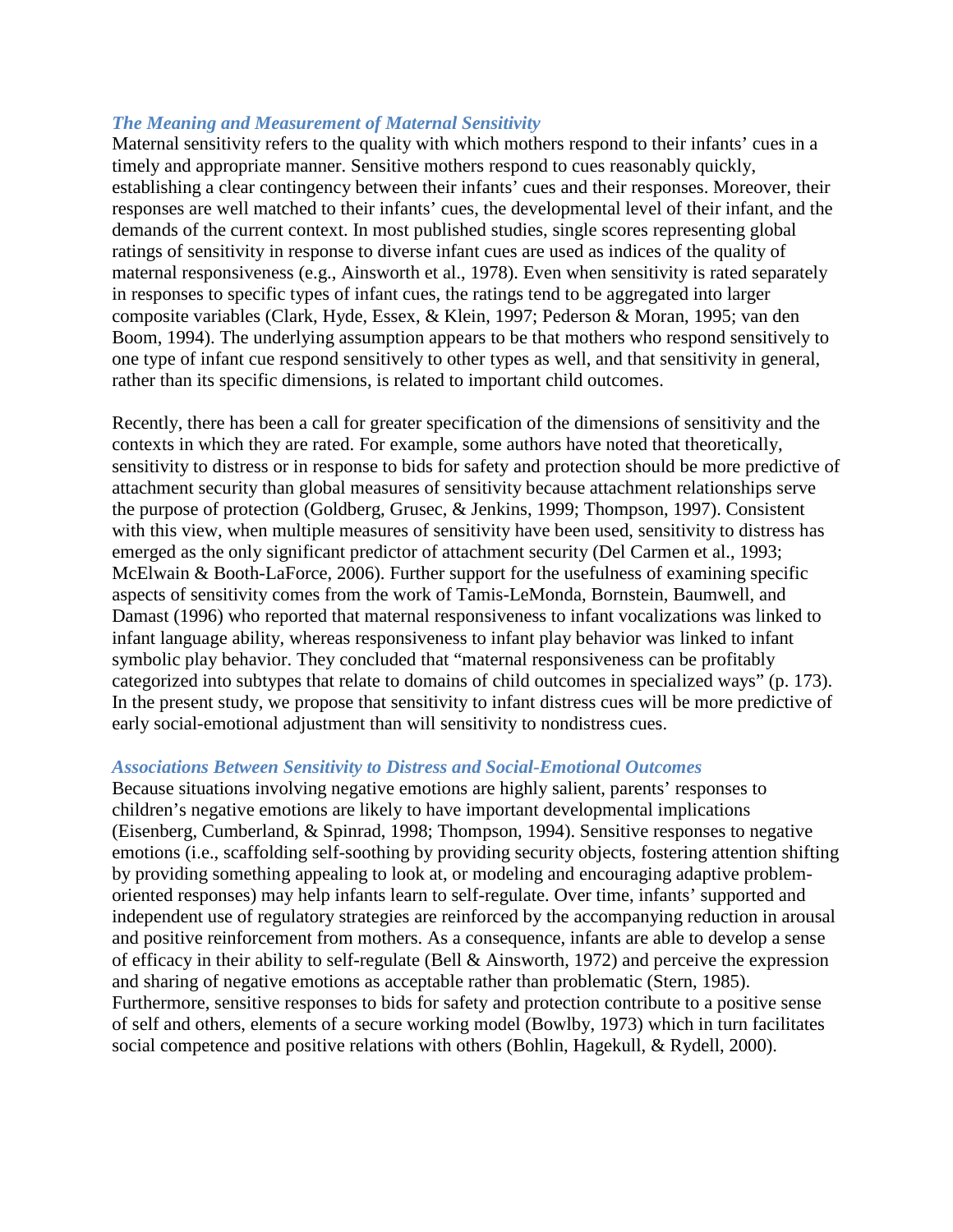In contrast, insensitive responses, such as rejection, dismissing, or ignoring negative emotions are likely to teach children to minimize, mask, or over-regulate negative emotions rather than express them or regulate them in an adaptive fashion (Cassidy, 1994). Calkins (1994) proposed that mothers' insensitive responses to infant distress can contribute to escalated distress in the moment, negative beliefs and cognitions about the social environment, and a maladaptive regulatory style. Each of these may ultimately lead to difficulties with peer interactions as evidenced by aggression or social withdrawal. This conceptualization is consistent with Bowlby's (1980) view that infants develop expectations as to whether or not they can expect their own emotional needs to be met, which in turn influences how they process and respond to emotional stimuli in other relationships. That is, a history of insensitive responses to negative emotions is predicted to promote personal distress and self-focus during conflicts with parents, other caregivers, and peers, which in turn undermine feelings of empathy and subsequent prosocial behavior (Eisenberg et al., 1998). Infants whose negative emotions are not attended to sensitively may also struggle to understand the meaning and causes of negative emotions (Thompson, 1994), further reducing their ability to respond appropriately to others in social settings (Denham et al., 2003).

Consistent with this view, prior research has shown that sensitive maternal behaviors observed during emotionally arousing tasks in infancy (e.g., reengagement following the still-face, receiving immunizations, and goal blocking and novelty tasks) are related to infants' adaptive emotion regulation and the absence of behavioral problems (Crockenberg & Leerkes, 2004, 2006; Crockenberg, Leerkes, & Barrig Jo, 2008; Jahromi & Stifter, 2007; Moore & Calkins, 2004). Because sensitivity to distress and nondistress were not rated separately in these studies, it is unclear if sensitivity to all infant cues in an emotionally arousing context or sensitivity specifically in response to distress cues accounted for these associations.

Research with older children suggests the importance of sensitive responses to negative emotions. Children whose parents report that they actively encourage the expression of emotion and help them develop strategies to cope with their emotions are more emotionally expressive, show better physiological and behavioral regulation, and exhibit fewer behavior problems (Davidov & Grusec, 2006; Fabes, Poulin, Eisenberg, & Madden-Derdich, 2002; Gottman, Katz, & Hooven, 1996; Spinrad, Stifter, Donelan-McCall, & Turner, 2004). In contrast, children whose emotional displays are responded to punitively appear to mask their negative emotions rather than regulate them (Berlin & Cassidy, 2003; Buck, 1984; Eisenberg & Fabes, 1994; Eisenberg et al., 1999). These results support our conceptualization; however, it remains unclear if sensitivity to negative emotions during infancy predicts these types of child outcomes over and above sensitivity to nondistress.

#### *Association Between Sensitivity to Nondistress and Social Emotional Well-Being*

Sensitive responses to infants' positive cues is likely to support children's early social-emotional adjustment as well. Sensitive mothers elicit and respond positively to their infants' smiles and sounds; these responses maintain child positive affect. Frequent experience of positive emotions is a source of resilience that is linked to psychological well-being in adult samples (Shiota, 2006; Tugade & Fredrickson, 2004). Some evidence suggests that positive emotion may operate similarly among young children (Hayden, Klein, Durbin, & Olino, 2006). Further, infants who experience frequent positive affect in their early relationships are expected to develop an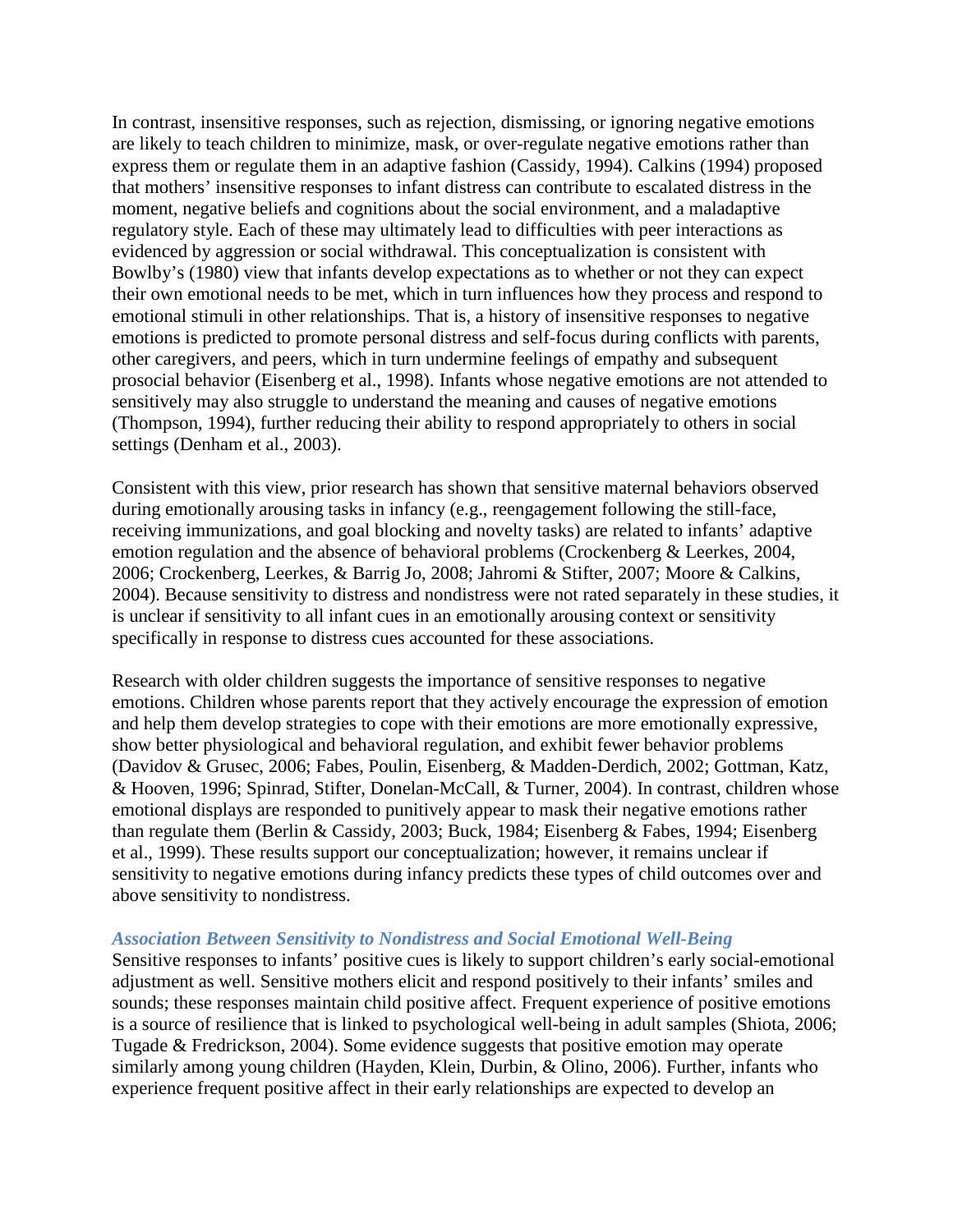approach orientation toward social partners because they view social interaction positively (MacDonald, 1992).

Consistent with this view, a number of studies demonstrate that global measures of sensitivity assessed during free play and other low intensity tasks are linked to children's social emotional adjustment. For example, sensitive mothers were found to have children with few internalizing and externalizing symptoms and high levels of social competence (NICHD Early Child Care Research Network, 1998), and mothers who provided positive guidance during play have children who used effective regulation strategies in emotionally challenging situations (Calkins & Johnson, 1998; Calkins, Smith, Gill, & Johnson, 1998). The present study differs from past work in that maternal sensitivity to infant distress and sensitivity to nondistress were observed in the same situation and were analyzed simultaneously in order to determine if one aspect of sensitivity is more predictive of social-emotional adjustment than the other. In addition, we examined the possibility that maternal sensitivity to nondistress would be positively associated with child outcomes only if mothers were also highly sensitive to distress because these infants receive the message that both positive and negative emotions are valuable and worthy of response.

## *Moderating Effects of Infant Temperament*

Temperamentally reactive infants, sometimes described as "difficult," are easily and intensely distressed, are hard to soothe, and have trouble adapting to change (Rothbart & Bates, 1998; Thomas & Chess, 1977). Prior research suggests that temperamentally reactive infants are predisposed to the development of poor affect regulation, behavior problems, and problematic peer relations (see Calkins & Degnan, 2006; Rothbart & Bates, 1998, for reviews). In the present study, we view temperament as a factor that may moderate the association between maternal sensitivity to distress and early social-emotional adjustment. Specifically, we anticipate that there will be a stronger association between maternal sensitivity to distress and infant outcomes among temperamentally reactive infants than less reactive infants.

This hypothesis is consistent with Belsky's (1997) differential susceptibility hypothesis which argues that the environment, in this case—sensitive parenting—may affect children differently depending on their temperament. In this case, sensitivity to distress may have greater functional significance for temperamentally reactive infants because they are dependent on external aid in regulating their emotions and because they are more likely to be on a developmental trajectory toward maladjustment that will proceed unless disrupted by external influence. Consistent with the differential susceptibility hypothesis, several studies have demonstrated stronger associations between maternal behavior and child outcomes among temperamentally reactive children than among less reactive children (Belsky, Hsieh, & Crnic, 1998; Kochanska, 1995; Kochanska, Aksan, & Carlson, 2005; Park, Belsky, Putnam, & Crnic, 1997). In the present study, we test this hypothesis in relation to maternal sensitivity to infant distress as well as sensitivity to nondistress.

#### *The Current Study*

The present study examined the following hypotheses (a) when considered simultaneously, maternal sensitivity to infant distress but not sensitivity to nondistress will be positively associated with children's later social competence and negatively associated with behavior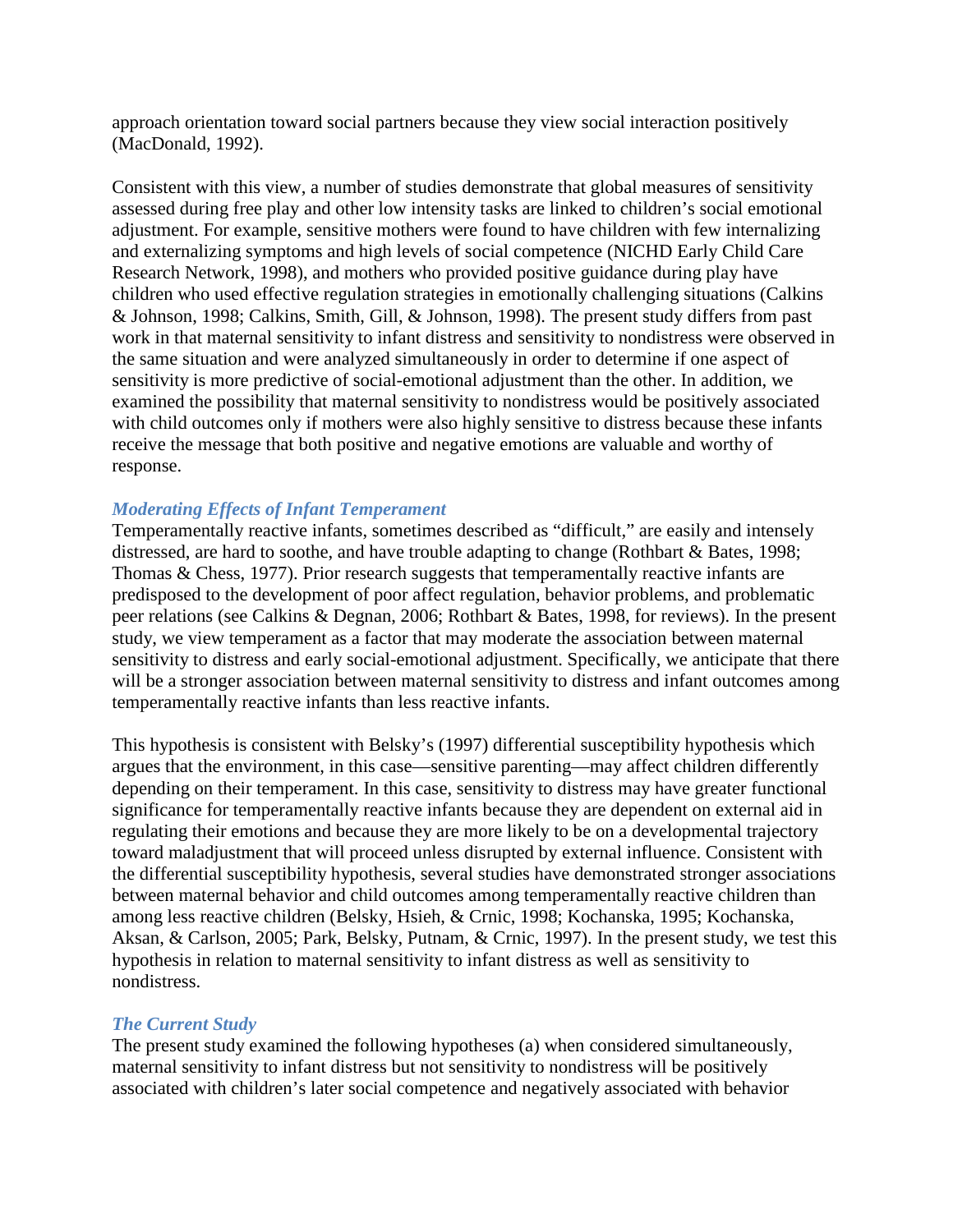problems and affect dysregulation; (b) sensitivity to nondistress will be positively associated with children's adaptive social-emotional outcomes when mothers are highly sensitive to distress but not when they are low on sensitivity to distress; and (c) the associations between maternal sensitivity to infant distress and early social-emotional adjustment will be stronger among highly temperamentally reactive infants than among infants who are less temperamentally reactive. These hypotheses were tested using data from the first wave of the National Institute of Child Health and Human Development Study of Early Child Care (NICHD SECC). Several features of this research distinguish it from previous studies. First, both sensitivity to distress and nondistress were rated at 6 months, allowing us to control for sensitivity to nondistress when examining the association between sensitivity to distress and child outcomes. Second, a sufficient proportion of infants in this large national sample did become distressed during home observations of maternal sensitivity to test these hypotheses in a reasonably large sample  $(N =$ 376). Third, because maternal sensitivity to distress was observed, there is no shared method variance when evaluating associations between sensitivity to distress and mothers' subsequent ratings of their infants' social-emotional adjustment. Finally, we control for several relevant factors including socio-economic status and maternal depression and potential confounds that tend to correlate with both maternal sensitivity and children's early social-emotional adjustment (NICHD Early Child Care Research Network, 2005). We also control for measures of maternal sensitivity at 24 and 36 months to ensure that observed associations between sensitivity at 6 months and child outcomes are not an artifact of concurrent measures of sensitivity. This is important given the evidence of stability in sensitivity over early childhood in this sample (NICHD Early Child Care Research Network, 1999).

#### METHOD

#### *Participants*

Participants in the NICHD SECC were recruited throughout 1991 from hospitals in 10 locations across the United States (Little Rock, AK; Irvine, CA; Lawrence, KS; Boston, MA; Philadelphia, PA; Pittsburgh, PA; Charlottesville, VA; Morganton, NC; Seattle WA; and Madison, WI). A total of 1364 families enrolled in the SECC (see NICHD Early Child Care Research Network, 1999, for further details). For the present study, mothers and infants were included only if the infants displayed distress during the 6-month home observation of maternal sensitivity and therefore had data on maternal sensitivity both to distress and to nondistress. This yielded a possible sample of 397 mothers and infants. These mother–infant dyads were compared on demographic factors to dyads in which the infants never became distressed and who therefore had no measure of maternal sensitivity to distress. Dyads in the "distress" subsample were more temperamentally reactive,  $t(1362) = 2.06$ ,  $p = 0.04$ , and more likely to include a male infant,  $\chi^2(1)$ ,  $N = 1133$ ] = 5.03,  $p < .05$ . All other comparisons were nonsignificant.

Of the 397 potential dyads, 21 were missing all outcome variables and were excluded from further analyses. The excluded dyads had lower income,  $t(367) = -2.02$ ,  $p = .04$ , and mothers were more likely to be single,  $\chi^2(6, N = 397) = 23.24$ ,  $p = .001$ , compared with dyads with data on the outcome variables. Additionally, dyads with all missing outcome variables had mothers who were younger,  $t(395) = -2.601$ ,  $p = .01$ ; less likely to be White  $\chi^2(1, N = 397) = 5.53$ ,  $p =$ .02; and less well educated, *t*(395) = −2.173, *p* = .03.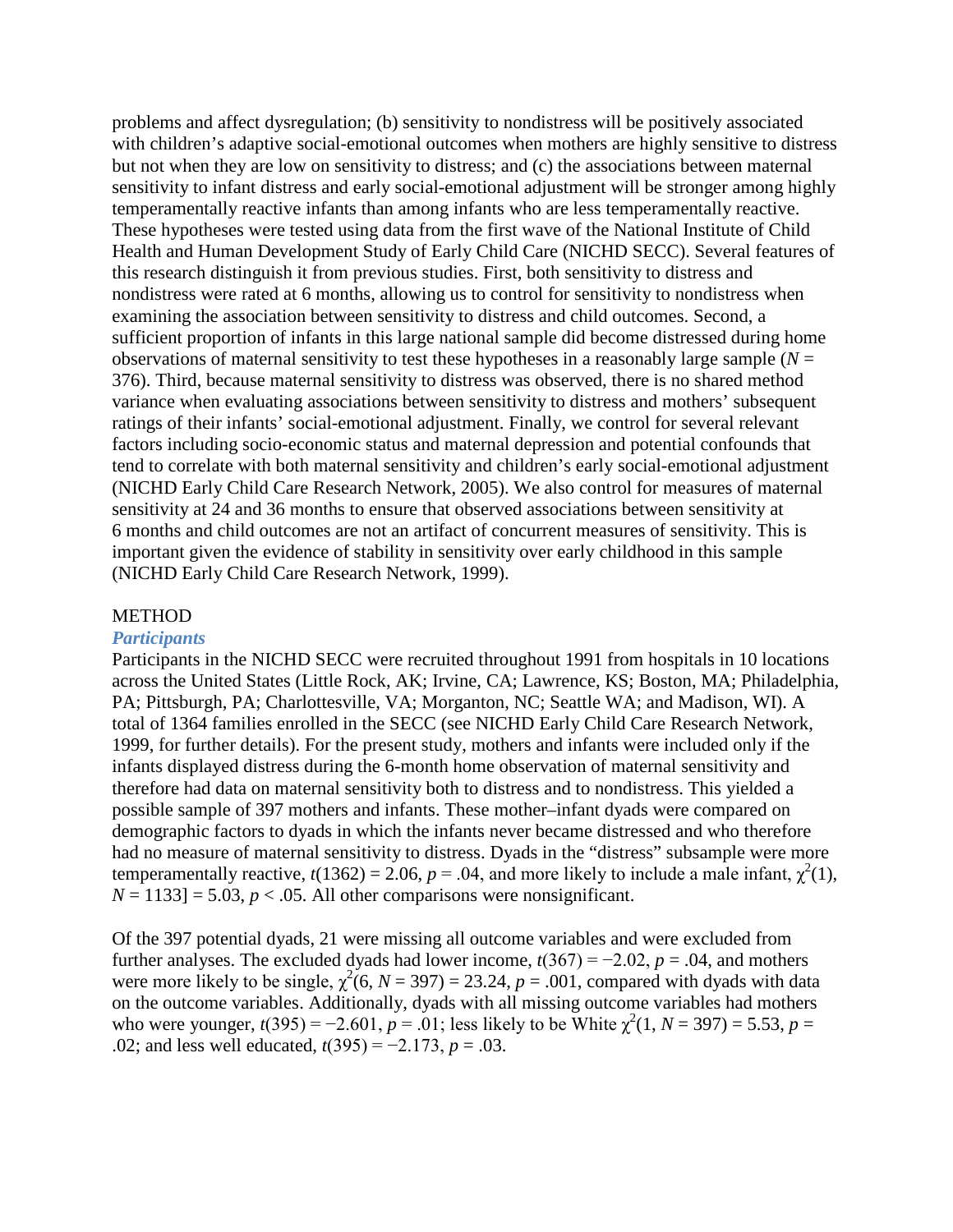In the final sample of 376 mother-infant dyads, mothers were 29 years of age on average  $(SD =$ 5.66) and had approximately 14 years of education  $(SD = 2.50)$ ; 81% were European American, 13% African American, and 6% other ethnicities. Additionally, 86% of the mothers had partners living in the home at both 1 and 6 months. Fifty-six percent of the children were male. Finally, the mean family income-to-needs ratio (total family income divided by the poverty level for that family size) for the sample, averaged over 1 and 6 months, was  $3.18$  (*SD* = 2.82). Approximately, 38% of the sample had an income-to-needs ratio of 2 or less, 44% between 2 and 5, and 18% had income-to-needs ratios greater than 5.

### *Overview of Data Collection*

Data for the present analyses were collected from the time the child was 1 month through 36 months of age. At 1 month, basic demographic information on the child and family was obtained from the mother during a home visit. At 6 months, maternal sensitivity was assessed during a videotaped free play situation in the child's home. Mothers updated demographic information and completed measures of infant temperament and maternal depression at this time. At 24 and 36 months, mothers completed measures of child behavior problems and social competence, and maternal and child behaviors were observed during various interactions.

## **MEASURES**

### *Predictor Variables*

**Maternal sensitivity.** At 6 months, mothers and infants were observed during a 15-min structured interaction situation at home. In the first 7–8 min, the mothers and their infants played with toys of their own choosing. This was immediately followed by a second 7- to 8-min session in which the mother–infant dyads were provided with a standard set of toys. Videotapes of the mother–child interaction were shipped to a central site and rated by trained coders who were blind to family characteristics. Videotapes were coded for maternal sensitivity to distress and sensitivity to nondistress using a global 4-point rating scale ranging from 1 (*not at all characteristic*) to 4 (*highly characteristic*). *Sensitivity to distress* represents the promptness and appropriateness of the mother's response to the child's distress, while *sensitivity to nondistress* represents the promptness and appropriateness of the mother's responses to the child's social gestures, expressions, and signals. Inter-rater reliability was assessed using intraclass correlations (Winer, 1971) and was .83 for sensitivity to distress and .85 for sensitivity to nondistress.

Infant temperament. At 1 and 6 months, mothers completed an adaptation of the Early Infant Temperament Questionnaire (Medoff-Cooper, Carey, & McDevitt, 1993) and the Revised Infant Temperament Questionnaire (Carey & McDevitt, 1978), respectively, which are measures consisting of infant behaviors (e.g., "My baby is fussy on waking up or going to sleep"). The 1 month questionnaire comprised  $38$  items (alpha = .67), while the 6-month questionnaire comprised 55 items (alpha = .81). Mothers were asked to indicate on a scale of 1 (*almost never*) to 6 (*almost always*) as how often their child exhibited each behavior. A total composite measure was formed, at each time point, by averaging nonmissing items with appropriate reflection so that the total score is an indication of "difficult" or reactive infant temperament. The 1- and 6 month scores correlated positively,  $r = .32$ ,  $p < .01$ . For the present analyses, a composite was formed by averaging these two scores.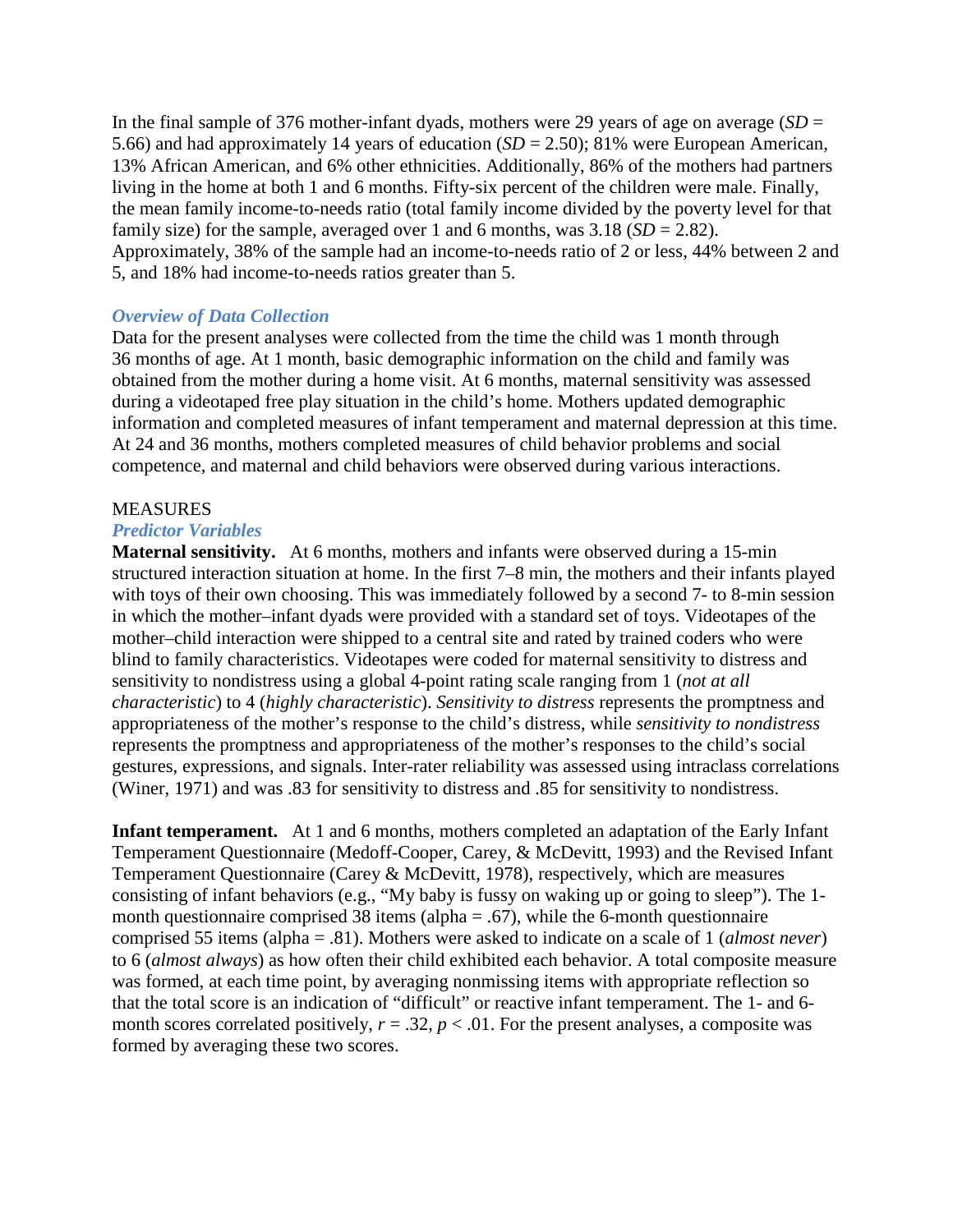## *Social-Emotional Outcome Variables*

**Child Behavior Checklist.** At 24 and 36 months, mothers reported on their children's internalizing and externalizing behaviors using the Child Behavior Checklist for ages 2–3 (CBCL; Achenbach, 1992). The CBCL consists of 99 items for which the mother rated how well the item described her child on a 3-point scale from 0 (*not true of child*) to 2 (*very true of child*). The raw CBCL scores were used for the present analyses.

**Adaptive Social Behavior Inventory.** At 24 and 36 months, mothers completed the Adaptive Social Behavior Inventory (ASBI; Hogan, Scott, & Bauer, 1992). The ASBI is a 36-item scale designed to measure positive social behaviors in prekindergarten-aged children. The scale consists of three subscales, two of which assess positive social behavior (express, comply) and one of which assesses negative behavior (disrupt). Reliabilities for the subscales were .77, .82, and .60, respectively at 24 months, and .76, .82, and .62, respectively at 36 months.

**Affect dysregulation.** Infant affect dysregulation was observed at 24 and 36 months in the laboratory during a child compliance clean-up task. After a solitary play procedure in which the child played with a variety of toys, the mother was instructed to involve her child in picking up the toys in the room. The clean-up session lasted maximum of 5 min. Ratings of child and parent behavior during the clean-up session were made from a videotape of the session by trained coders at a central location. Negative affect and defiant noncompliance, each rated on a 5-point scale ranging from 1 (*very uncharacteristic*) to 5 (*very characteristic*) were used as indices of affect dysregulation (NICHD Early Child Care Research Network, 2004). The inter-rater reliability (Winer, 1971) for the two scales was .82 and .89, and .91 and .89, at 24 and 36 months, respectively.

## *Covariates*

**Demographics.** *Income-to-needs ratio* was averaged across 1 and 6 months. Mother's years of *education* and *employment status* (unemployed, employed and at work, or employed and on leave) were reported when the child was 6 months old. *Mother's ethnicity*, reported when the child was 1 month old, was dichotomized as European American (0) and non-European American (1).

*Maternal depressive symptoms* were measured at 6 months using the Center for Epidemiological Studies Depression Scale (CES–D; Radloff, 1977). The CES–D is a self-report scale intended to measure symptoms of depression in nonclinical populations. Mothers rated the frequency of 20 symptoms during the past week on a scale from 0 (*rarely or none of the time*) to 3 (*most or all of the time*). A total score was calculated by summing responses on all items (Cronbach's  $\alpha$  = .88).

**Twenty-four- and 36-month maternal sensitivity.** At 24 and 36 months, mothers and infants were observed during a 15-min structured play situation in the home. At 24 months, videotapes were coded for global maternal sensitivity, intrusiveness, and positive regard using a 4-point rating scale ranging from 1 (*not at all characteristic*) to 4 (*highly characteristic*). Inter-rater reliability was assessed using intraclass correlations (Winer, 1971) and ranged from .69 to .80. A composite variable, created by reflecting the intrusiveness rating and then averaging the scores, was used in the present analyses. Internal consistency reliability for the composite was .74, and inter-rater reliability was .84. At 36 months, videotapes were coded for maternal supportive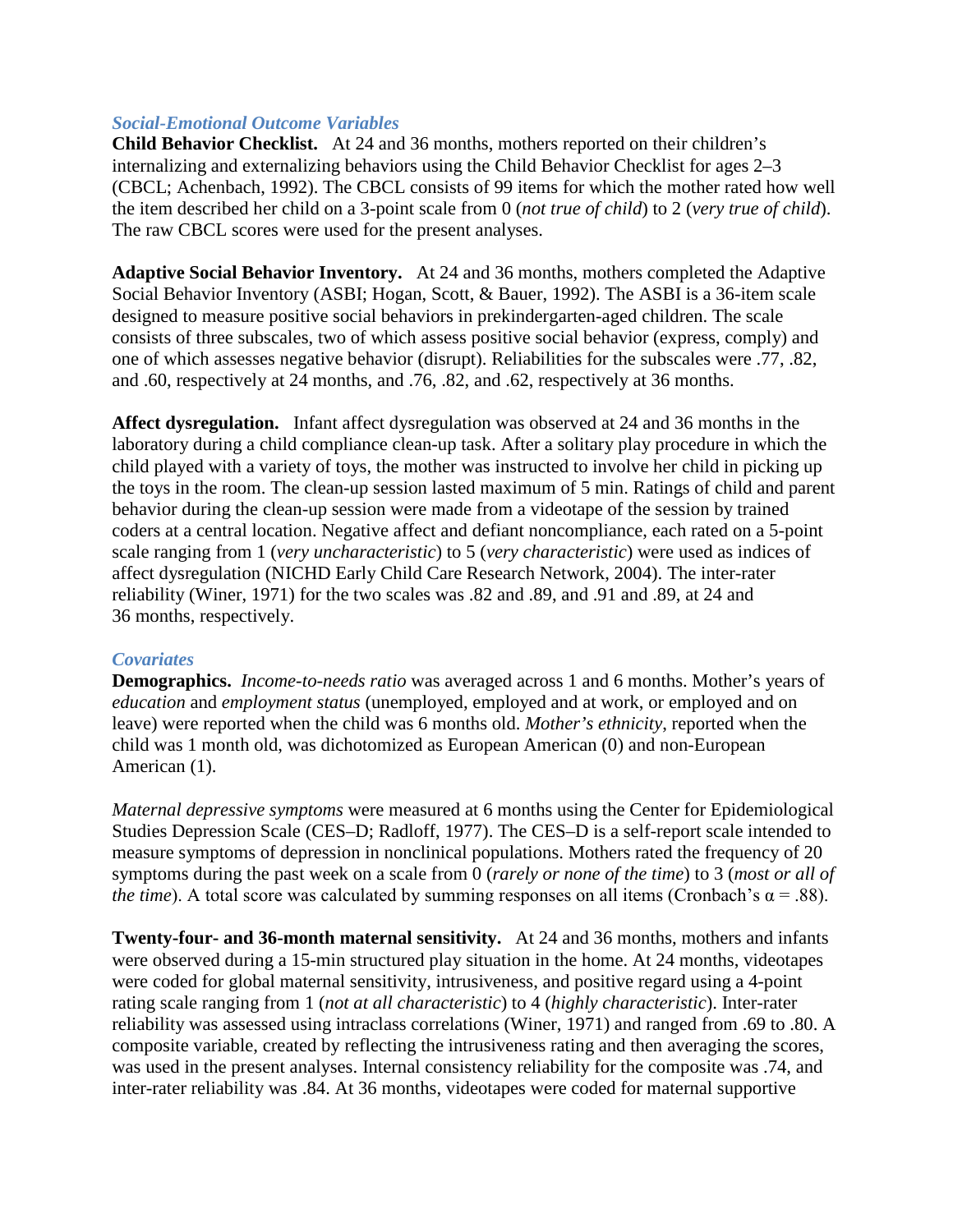presence, respect for autonomy, and hostility using a global 7-point rating scale ranging from 1 (*very low*) to 7 (*very high*). Inter-rater reliability ranged from .72 to .82. A composite variable, created by reflecting the hostility rating and then averaging the scores, was used in the present analyses. Internal reliability for the composite was .78, and inter-rater reliability was .84.

*Negative maternal behavior* was rated during the compliance task described above and was used as a covariate in the analyses predicting affect dysregulation. Mother's sensitivity, overcontrol, undercontrol, positive regard, and negative regard were rated on a 5-point scale ranging from 1 (*very uncharacteristic*) to 5 (*very characteristic*). Inter-rater reliability ranged from .43 to .76 at 24 months and from .77 to .82 at 36 months. Separate exploratory factor analyses of the 24- and 36-month ratings indicated a single factor at each time point. Therefore, the ratings were summed to form one maternal behavior composite for each time point (alphas = .67, .65 at 24 and 36 months respectively). Sensitivity and positive regard were reverse-scored before summing so that the variables reflect negative maternal behavior, a behavior which may exacerbate child affect dysregulation in the moment.

## *Data Reduction*

In order to reduce the number of outcome variables, principal components analyses were conducted similar to analyses conducted by NICHD Early Child Care Research Network (1998). The root-one criterion (Kaiser, 1958) and the screen test (Hurley & Cattell, 1962) were examined, and components were rotated to achieve approximations to simple structure in accordance with the varimax criterion. The same three-component solution was identified for both the 24- and 36-month outcomes; these are described next with the component loadings at 24 and 36 months noted in parentheses. *Behavior problems* consists of CBCL Internalizing (.82/.77) and Externalizing (.91/.88) and ASBI Disrupt (.81/.88). *Social competence* consists of ASBI Express (.94/.94) and Comply (.75/.71). *Affect dysregulation* consists of negative affect (.94/.93) and defiance (.94/.92) during the clean-up tasks.

## RESULTS

#### *Preliminary Analyses*

Before conducting analyses, variables were examined for missing values. Overall missingness was 2.5%. Because the proportion of missing values was so small, single imputation was reasonable (Acock, 2005; Schafer, 1999a) and efficient (Rubin, 1987). Missing data were imputed using the NORM software (Schafer, 1999b) which uses an expectation-maximization algorithm to replace missing values. Missingness was related to mother's age, education, employment status, and school status. Therefore, these variables were included in the imputation model along with all other predictor and outcome variables in our analytical model in order to preserve the relationships among the focal variables in our substantive analyses (Schafer, 1999b). Descriptive statistics are presented in Table 1.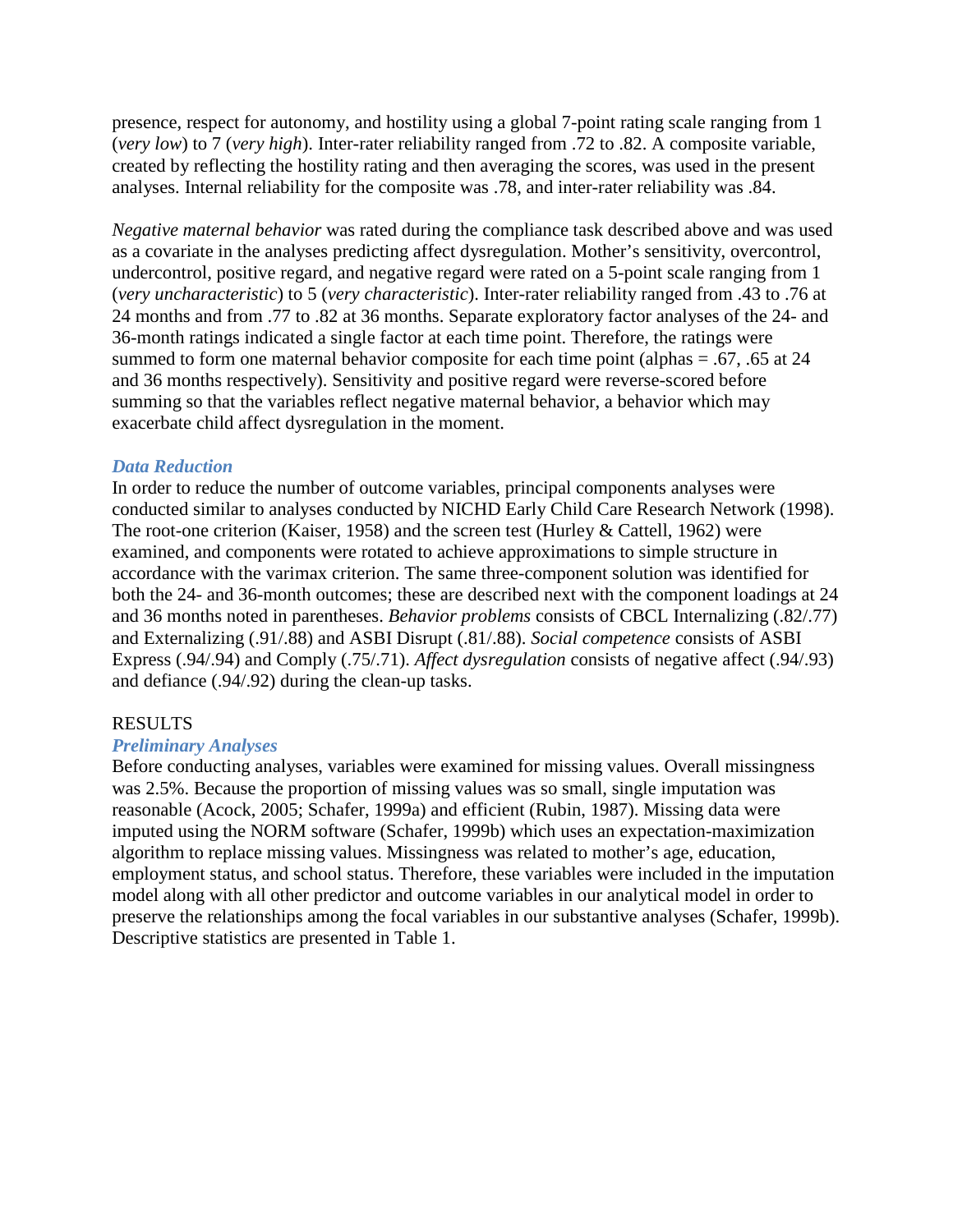| <b>Table 1:</b> Descriptive Information for the Study Variables |  |
|-----------------------------------------------------------------|--|
|-----------------------------------------------------------------|--|

| <b>Variable</b>                 | M    | SD   | <b>Minimum</b> | Maximum |
|---------------------------------|------|------|----------------|---------|
| Infant temperament              | 3.29 | .43  | 1.86           | 4.81    |
| Sensitivity to distress         | 2.94 | .81  | 1.00           | 4.00    |
| Sensitivity to nondistress      | 2.83 | .76  | 1.00           | 4.00    |
| Behavior problems, 24 months    | .00. | 2.59 | $-4.72$        | 8.50    |
| Social competence, 24 months    | .00. | 1.79 | $-6.37$        | 3.79    |
| Affect dysregulation, 24 months | 2.36 | 1.08 | 2.00           | 10.00   |
| Behavior problems, 36 months    | .00  | 2.62 | $-4.99$        | 10.27   |
| Social competence, 36 months    | .00. | 1.77 | $-7.15$        | 3.23    |
| Affect dysregulation, 36 months | 2.34 | 1.02 | 2.00           | 10.00   |

Next, correlations between the potential covariates and primary variables were examined. Criteria for inclusion as a covariate were significant associations with both a predictor and outcome variable. Mothers' education, income to needs ratio, ethnicity, depressive symptoms, maternal negative behavior during the compliance tasks, and maternal sensitivity at 24 and 36 months met criteria for inclusion as covariates and were therefore retained in further analyses. In addition, infant gender was examined as a moderator of all hypothesized effects in a series of preliminary analyses. These interactions were primarily nonsignificant (40 of 42 interactions) and dismissed from further consideration.

The zero-order correlations between the study variables are shown in Table 2. Partial correlations between sensitivity to distress and nondistress and each child outcome variable, controlling for the covariates as well as infant temperament, are displayed in parentheses in columns 2 and 3 of this table. Importantly, when the covariates and temperament are partialled, sensitivity to distress remains a significant correlate of behavior problems at 24 and 36 months and social competence at 24 months. In contrast, none of the partial correlations among sensitivity to nondistress and the child outcomes are significant.

| <b>Table 2.</b> ECTO OTGet and I arrial Correlations Funong the bracky variables |          |                 |                |          |         |         |          |         |  |  |
|----------------------------------------------------------------------------------|----------|-----------------|----------------|----------|---------|---------|----------|---------|--|--|
|                                                                                  |          |                 |                |          |         |         |          |         |  |  |
| 1. Infant temperament                                                            |          |                 |                |          |         |         |          |         |  |  |
| 2. Sensitivity to distress                                                       | .01      |                 |                |          |         |         |          |         |  |  |
| 3. Sensitivity to nondistress                                                    | $-.07$   | $.68**(.63**)$  |                |          |         |         |          |         |  |  |
| 4. Behavior problems, 24 months                                                  | $.31**$  | $-.20**(-.13*)$ | $-.19**(-.03)$ |          |         |         |          |         |  |  |
| 5. Social competence, 24 months                                                  | $-.24**$ | $.19**(.12*)$   | $.16**$ (.02)  | $-47**$  |         |         |          |         |  |  |
| 6. Affect dysregulation, 24 months                                               | .05      | $-.06(-.02)$    | $-.06(.00)$    | $.17**$  | $-18**$ |         |          |         |  |  |
| 7. Behavior problems, 36 months                                                  | $.31**$  | $-19**(-11*)$   | $-.19**(-.04)$ | $.76***$ | $-40**$ | $15***$ |          |         |  |  |
| 8. Social competence 36 months                                                   | $-.22**$ | $.18**(.10)$    | $.20**$ (.06)  | $-.39**$ | $.70**$ | $-14**$ | $-48**$  |         |  |  |
| 9. Affect dysregulation, 36 months                                               | .01      | $-.03(.00)$     | $-.07(-.04)$   | $.10*$   | $-22**$ | $.24**$ | $.11***$ | $-19**$ |  |  |
|                                                                                  |          |                 |                |          |         |         |          |         |  |  |

**Table 2:** Zero-Order and Partial Correlations Among the Study Variables

*Note*. Partial correlations among sensitivity to distress and nondistress and child outcomes controlling for covariates and temperament are in parentheses.

\**p* ≤ .05. \*\**p* ≤ .01.

## *Substantive Analyses*

A series of hierarchical multiple regression analyses was conducted to test the hypotheses that sensitivity to distress would predict children's social-emotional outcomes independent of sensitivity to nondistress and that this association would be stronger among temperamentally reactive infants. Predictor variables were centered at the mean to reduce multicollinearity. The first step of the regression analysis included the covariates. The second step included the predictor variables: temperament, sensitivity to nondistress, and sensitivity to distress. In the third step, the three interaction terms (Sensitivity to Nondistress  $\times$  Temperament; Sensitivity to Distress  $\times$  Temperament; Sensitivity to Nondistress  $\times$  Sensitivity to Distress) were entered. Finally, the fourth step included the three way interaction between temperament, sensitivity to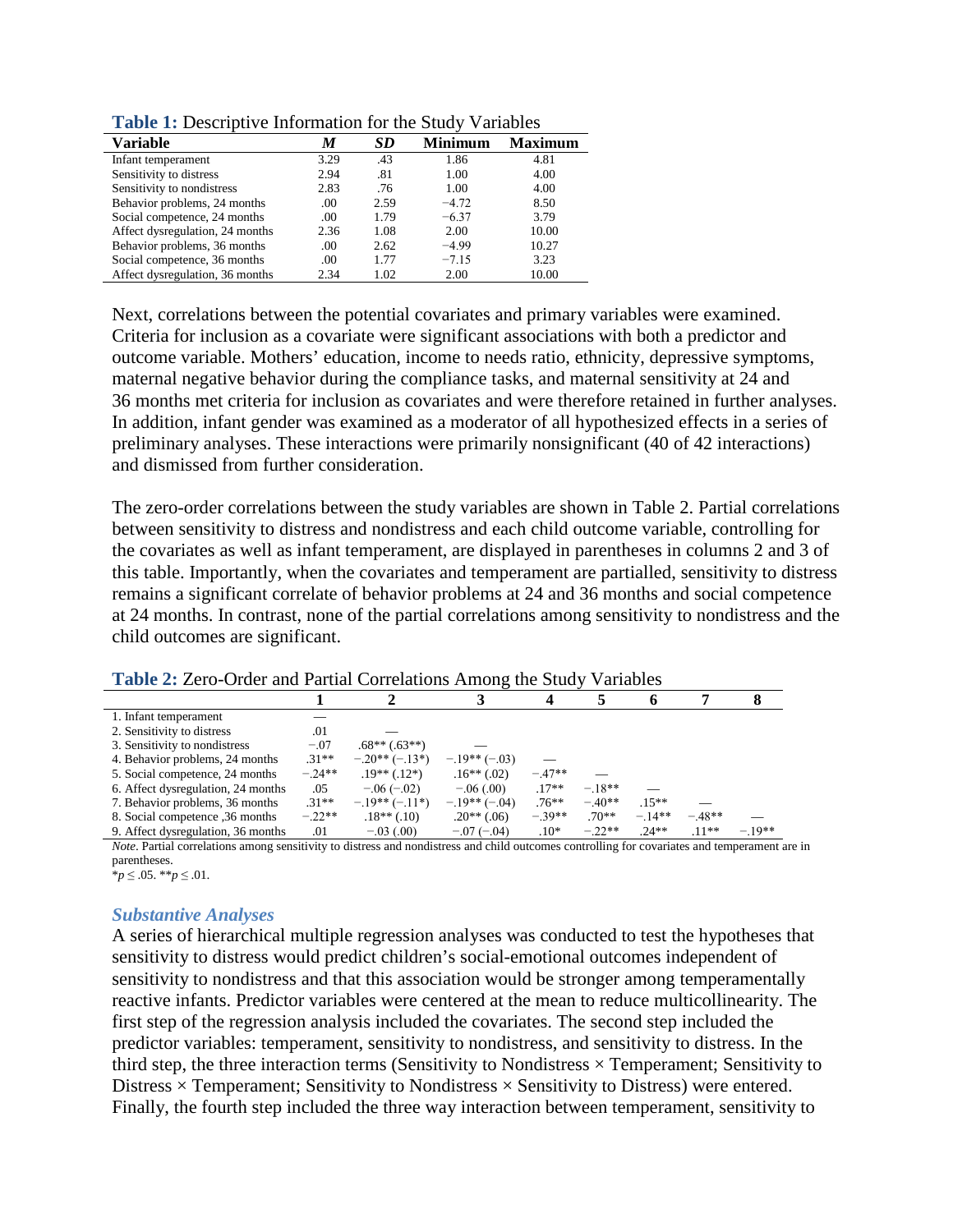nondistress, and sensitivity to distress. The interaction terms were created as products of the centered predictor variables. Significant interactions were probed by calculating and plotting simple slopes at  $\pm 1$  *SD* from the mean of the moderator (Aiken & West, 1991) and the region of significance for simple slopes was calculated using the computational tools provided online by Preacher, Curran, and Bauer (2006). That is, we indicate the value(s) of the moderator variable at which the simple slopes are statistically significant at the .05 alpha level if other than  $\pm 1$  *SD*. Results of the analyses are presented in Table 3. No three-way interactions were significant; therefore, results are reported only for Steps 1–3.

#### *Behavior Problems*

The final models predicting behavior problems were significant: At 24 months,  $F(11, 364) =$ 11.47,  $p < .001$ , accounting for 26% of the variance, and at 36 months,  $F(11, 364) = 12.74$ ,  $p <$ .001, accounting for 28% of the variance. Consistent with prediction, sensitivity to distress was negatively associated with behavior problems at both 24 and 36 months but sensitivity to nondistress was not. Thus, mothers who were more sensitive to infant distress had children with fewer behavior problems. The interaction terms were not significant.

### *Social Competence*

The overall models predicting social competence were significant: At 24 months,  $F(11, 364) =$ 8.19,  $p < .001$ , accounting for 20% of the variance, and at 36 months,  $F(11, 364) = 7.18$ ,  $p <$ .001, accounting for 18% of the variance. Consistent with the hypothesis, sensitivity to distress but not sensitivity to nondistress was positively associated with social competence at 24 months, but neither measure of sensitivity emerged as significant predictors at 36 months. There were no interaction effects for 24 and 36-month social competence.

#### *Affect Dysregulation*

The overall models predicting affect dysregulation were significant; at 24 months,  $F(12, 363) =$ 8.97, *p* < .01, accounting for 23% of the variance, and at 36 months, *F*(12, 363) = 3.26, *p* < .01, accounting for 10% of the variance. There were no main effect associations between sensitivity to distress or nondistress and affect dysregulation at either time. However, there was a significant interaction between sensitivity to distress and temperament at both times. As illustrated in Figure 1, Panel a, consistent with prediction, maternal sensitivity to distress was negatively associated with affect dysregulation at 24 months among highly reactive infants ( $b = -0.21$ ,  $p =$ .09). This simple effect was significant at *p* < .05 at 1.37 *SD* above the mean of temperamental reactivity. In contrast, maternal sensitivity to distress was positively associated with affect dysregulation among low reactive infants ( $b = .23$ ,  $p = .06$ ). This simple effect was significant at 1.08 *SD* below the mean of temperamental reactivity. Likewise, sensitivity to distress was negatively associated with affect dysregulation at 36 months among highly reactive infants ( $b =$ −.17, *p* = .17) but was positively associated with affect dysregulation among infants low on temperamental reactivity ( $b = .20$ ,  $p = .11$ ), similar to the pattern displayed in Figure 1, Panel A. These results were less robust than the results at 24 months as the simple effects were only statistically significant at rather extreme levels of temperamental reactivity: 2.91 *SD* above the mean and 2.05 *SD* below the mean, respectively.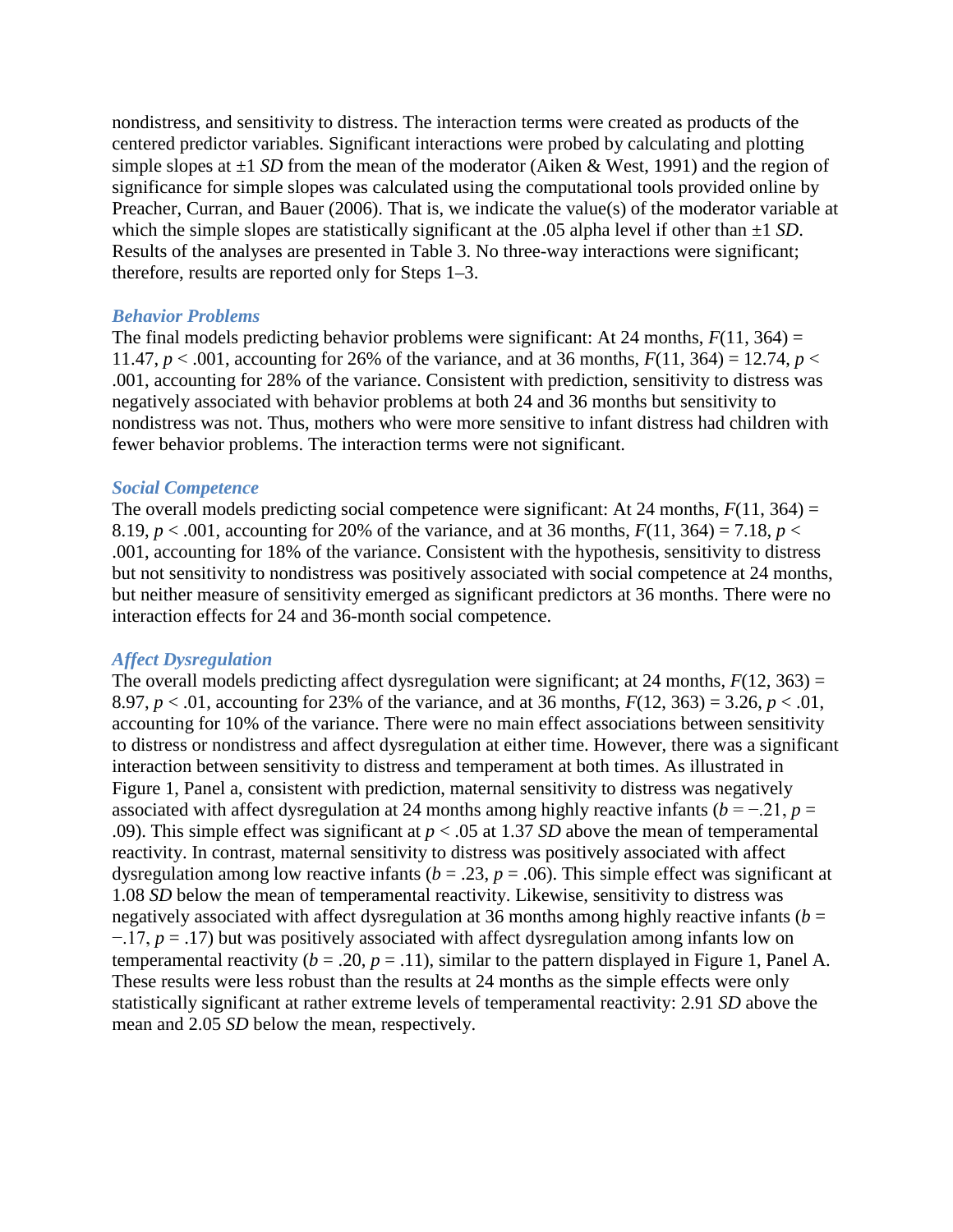| Table 3: Hierarchical Regression Analyses Predicting Social-Emotional Outcomes |  |  |  |
|--------------------------------------------------------------------------------|--|--|--|
|                                                                                |  |  |  |

|                                                 | <b>Behavior problems 24 months</b> |           |             |              | <b>Behavior problems 36 months</b> |        |           |             |              |           |
|-------------------------------------------------|------------------------------------|-----------|-------------|--------------|------------------------------------|--------|-----------|-------------|--------------|-----------|
|                                                 | B                                  | <b>SE</b> | <b>Beta</b> | $\Delta R^2$ | $F\Delta$                          | B      | <b>SE</b> | <b>Beta</b> | $\Delta R^2$ | $F\Delta$ |
| Step 1: $df = 5,370$                            |                                    |           |             |              |                                    |        |           |             |              |           |
| Average income-to-needs ratio                   | $-.06$                             | .05       | $-.06$      | .18          | 15.96**                            | $-.04$ | .05       | $-.05$      | .21          | 19.78**   |
| Mother's education                              | $-.16$                             | .06       | $-.16**$    |              |                                    | $-.17$ | .06       | $-16**$     |              |           |
| Mother's ethnicity <sup>a</sup>                 | .97                                | .34       | $.14**$     |              |                                    | .46    | .33       | .07         |              |           |
| Maternal depression                             | .07                                | .01       | $.25**$     |              |                                    | .09    | .01       | $.29**$     |              |           |
| Concurrent maternal sensitivity                 | $-.08$                             | .08       | $-.06$      |              |                                    | $-.12$ | .05       | $-.13*$     |              |           |
| Step 2: $df = 8,367$                            |                                    |           |             |              |                                    |        |           |             |              |           |
| Infant temperament                              | 1.55                               | .28       | $.26**$     | .07          | $12.10**$                          | 1.49   | .28       | $.24**$     | .06          | $10.40**$ |
| Sensitivity to nondistress                      | .30                                | .23       | .09         |              |                                    | .26    | .23       | .08         |              |           |
| Sensitivity to distress                         | $-.53$                             | .20       | $-.16**$    |              |                                    | $-.39$ | .20       | $-.12*$     |              |           |
| Step 3: $df = 11,364$                           |                                    |           |             |              |                                    |        |           |             |              |           |
| Sensitivity to                                  | $-.13$                             | .49       | $-.02$      | .01          | 0.98                               | $-.05$ | .49       | $-.01$      | .01          | 0.87      |
| Nondistress $\times$ Temperament                |                                    |           |             |              |                                    |        |           |             |              |           |
| Sensitivity to Distress $\times$ Temperament    | $-.51$                             | .47       | $-.07$      |              |                                    | $-.41$ | .47       | $-.06$      |              |           |
| Sensitivity to Nondistress $\times$ Sensitivity | .02                                | .19       | .01         |              |                                    | .18    | .19       | .04         |              |           |
| to Distress                                     |                                    |           |             |              |                                    |        |           |             |              |           |

|                                                                | Social competence 24 months |     |             |                | Social competence 36 months |        |     |             |                |           |
|----------------------------------------------------------------|-----------------------------|-----|-------------|----------------|-----------------------------|--------|-----|-------------|----------------|-----------|
|                                                                | B                           | SE  | <b>Beta</b> | $\Delta R^{2}$ | $F\Delta$                   | B      | SE  | <b>Beta</b> | $\Delta R^{2}$ | $F\Delta$ |
| Step 1: $df = 5,370$                                           |                             |     |             |                |                             |        |     |             |                |           |
| Average income-to-needs ratio                                  | .08                         | .04 | $.12*$      | .14            | $12.25**$                   | .03    | .04 | .04         | .14            | 12.29**   |
| Mother's education                                             | .06                         | .04 | .09         |                |                             | .11    | .04 | $.15**$     |                |           |
| Mother's ethnicity <sup>a</sup>                                | $-.51$                      | .24 | $-.11*$     |                |                             | $-.38$ | .23 | $-.08$      |                |           |
| Maternal depression                                            | $-.02$                      | .01 | $-.08$      |                |                             | $-.03$ | .01 | $-.14**$    |                |           |
| Concurrent maternal sensitivity                                | .18                         | .05 | $.18**$     |                |                             | .10    | .03 | $.16**$     |                |           |
| Step 2: $df = 8$ , 367                                         |                             |     |             |                |                             |        |     |             |                |           |
| Infant temperament                                             | $-.82$                      | .20 | $-.20**$    | .05            | 7.95**                      | $-.71$ | .20 | $-17**$     | .03            | $4.65**$  |
| Sensitivity to Nondistress                                     | $-.30$                      | .16 | $-.13$      |                |                             | $-.10$ | .16 | $-.04$      |                |           |
| Sensitivity to distress                                        | .39                         | .14 | $.18**$     |                |                             | .20    | .14 | .09         |                |           |
| Step 3: $df = 11,364$                                          |                             |     |             |                |                             |        |     |             |                |           |
| Sensitivity to                                                 | $-.46$                      | .35 | $-.08$      | .00            | 0.60                        | $-.36$ | .35 | $-.07$      | .00            | 0.66      |
| Nondistress $\times$ Temperament                               |                             |     |             |                |                             |        |     |             |                |           |
| Sensitivity to Distress $\times$ Temperament                   | .36                         | .34 | .07         |                |                             | .47    | .34 | .09         |                |           |
| Sensitivity to Nondistress $\times$ Sensitivity<br>to Distress | .01                         | .14 | .00         |                |                             | $-.02$ | .14 | $-.01$      |                |           |

|                                                                                             | <b>Affect dysregulation 24 months</b> |     |             |              |           | <b>Affect dysregulation 36 months</b> |         |             |              |           |
|---------------------------------------------------------------------------------------------|---------------------------------------|-----|-------------|--------------|-----------|---------------------------------------|---------|-------------|--------------|-----------|
|                                                                                             | $\bm{B}$                              | SE  | <b>Beta</b> | $\Delta R^2$ | $F\Delta$ | $\boldsymbol{B}$                      | SE      | <b>Beta</b> | $\Delta R^2$ | $F\Delta$ |
| Step 1: $df = 6,369$                                                                        |                                       |     |             |              |           |                                       |         |             |              |           |
| Average income-to-needs ratio                                                               | .01                                   | .02 | .02         | .21          | 15.91**   | .01                                   | .02     | .00         | .06          | $4.00**$  |
| Mother's education                                                                          | $-.01$                                | .03 | $-.03$      |              |           | $-.01$                                | .03     | $-.04$      |              |           |
| Mother's ethnicity <sup>a</sup>                                                             | $-.26$                                | .14 | $-.09$      |              |           | $-.08$                                | .14     | $-.03$      |              |           |
| Maternal depression                                                                         | $-.01$                                | .01 | $-.06$      |              |           | .00                                   | .01     | .03         |              |           |
| Concurrent maternal sensitivity                                                             | .01                                   | .03 | .02         |              |           | .01                                   | .02     | .03         |              |           |
| Negative maternal behavior compliance                                                       | .21                                   | .02 | $.48**$     |              |           | .11                                   | .02     | $.25**$     |              |           |
| task                                                                                        |                                       |     |             |              |           |                                       |         |             |              |           |
| Step 2: $df = 9,366$                                                                        |                                       |     |             |              |           |                                       |         |             |              |           |
| Infant temperament                                                                          | .12                                   | .12 | .05         | .01          | 0.99      | $-.06$                                | .12     | $-.02$      | .00          | 0.13      |
| Sensitivity to nondistress                                                                  | .09                                   | .10 | .07         |              |           | $-.05$                                | $.10\,$ | $-.03$      |              |           |
| Sensitivity to distress                                                                     | .02                                   | .09 | .01         |              |           | .02                                   | .09     | .02         |              |           |
| Step 3: $df = 12,363$                                                                       |                                       |     |             |              |           |                                       |         |             |              |           |
| Sensitivity to                                                                              | .30                                   | .20 | .09         | .02          | $2.64*$   | .46                                   | .21     | $.15*$      | .04          | $4.71**$  |
| Nondistress $\times$ Temperament                                                            |                                       |     |             |              |           |                                       |         |             |              |           |
| Sensitivity to Distress $\times$ Temperament                                                | $-.50$                                | .20 | $-16**$     |              |           | $-.43$                                | .20     | $-.15*$     |              |           |
| Sensitivity to Nondistress $\times$ Sensitivity                                             | $-.11$                                | .08 | $-.06$      |              |           | $-.25$                                | .08     | $-.15**$    |              |           |
| to Distress                                                                                 |                                       |     |             |              |           |                                       |         |             |              |           |
| $^{\circ}$ Mother's ethnicity dummy coded 0 = European American, 1 = non-European American. |                                       |     |             |              |           |                                       |         |             |              |           |

\**p*≤ .05. \*\**p*≤ .01.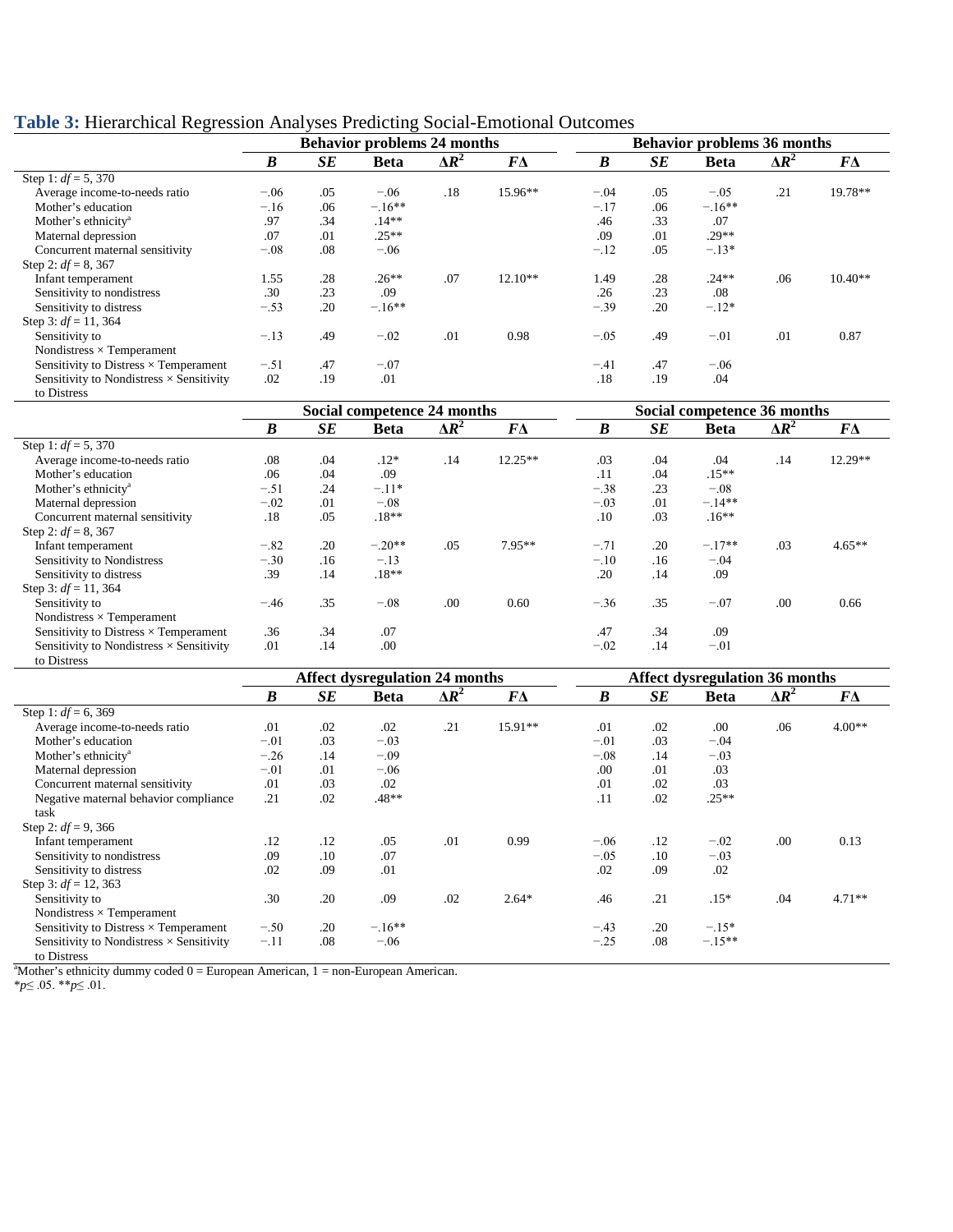**Figure 1:** Panel A: Moderating effect of infant temperamental reactivity on the association between maternal sensitivity to distress and affect dysregulation at 24 months. Panel B: Moderating effect of infant temperamental reactivity on the association between maternal sensitivity to nondistress and affect dysregulation at 36 months.







The other two interactions were significant also, but only in relation to affect dysregulation at 36 months. As illustrated in Figure 1, Panel B, the interaction effect between sensitivity to nondistress and temperament operated opposite to the interaction effect between sensitivity to distress and temperament. That is, maternal sensitivity to nondistress was primarily unassociated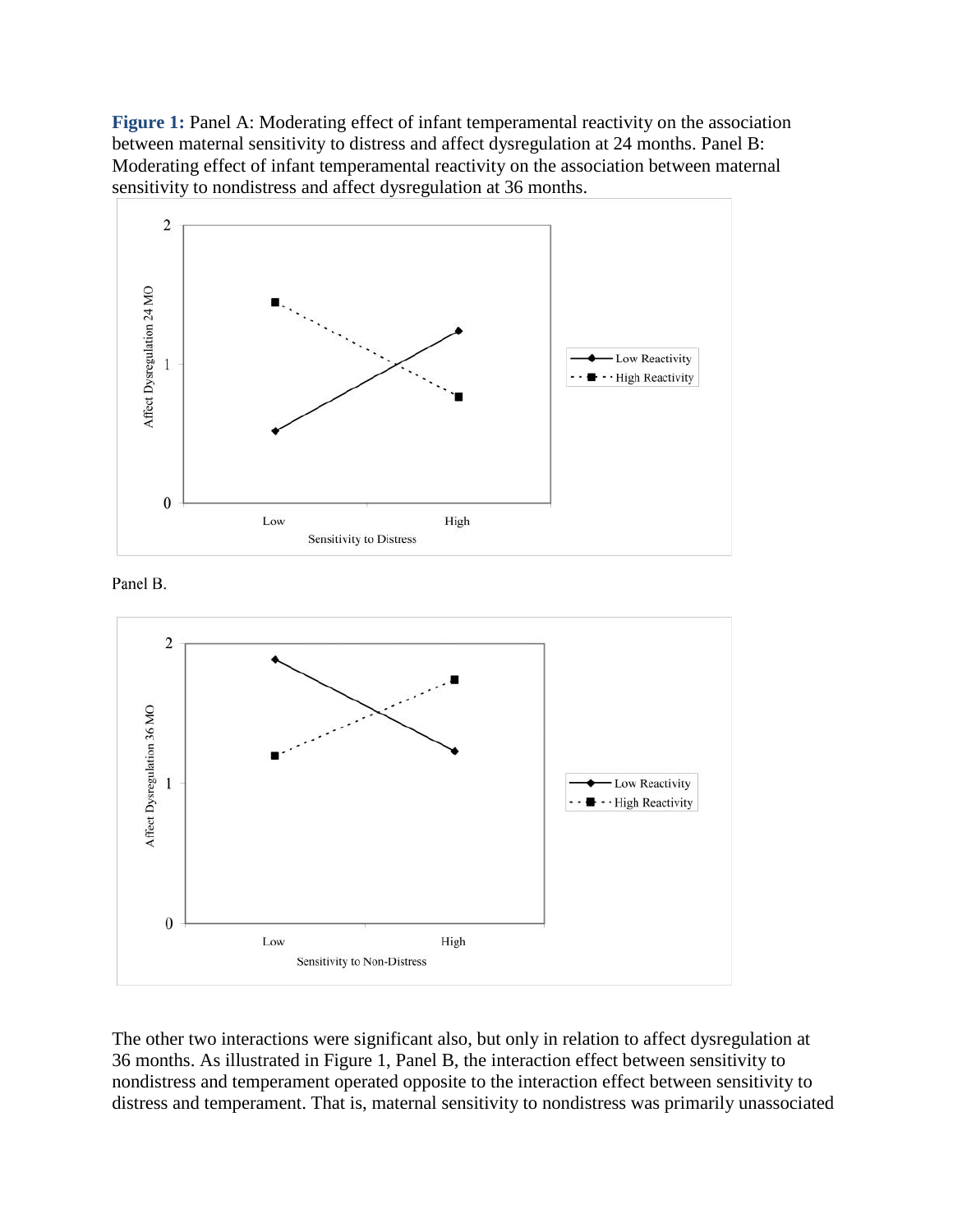with affect dysregulation among highly reactive infants ( $b = .16$ ,  $p = .25$ ). This effect was only significant at an extreme 4.03 *SD* above the mean of temperamental reactivity. In contrast, maternal sensitivity to nondistress was associated with less affect dysregulation among infants low on temperamental reactivity (*b* = −.23, *p* = .08). This effect was significant at 1.38 *SD* below the mean of temperamental reactivity. Finally, consistent with our hypothesis, sensitivity to nondistress was linked with low affect dysregulation among infants whose mothers were also high on sensitivity to distress ( $b = -0.24$ ,  $p < 0.05$ ) but linked with high affect dysregulation among infants whose mothers were not sensitive to distress ( $b = .17$ ,  $p = .17$ ). The latter effect was significant at 1.60 *SD* below the mean of sensitivity to distress. This effect is illustrated in Figure 2.

**Figure 2:** Moderating effect of maternal sensitivity to distress on the association between maternal sensitivity to nondistress and affect dysregulation at 36 months.



# DISCUSSION

Consistent with our hypotheses, sensitivity to distress appears to be a key and unique factor in children's early social-emotional adjustment. Moreover, sensitivity to distress altered the manner in which sensitivity to nondistress was related to affect dysregulation, and there was support for the view that sensitivity to distress is particularly adaptive for temperamentally reactive infants in relation to affect dysregulation. These results have important theoretical, methodological, and applied implications as discussed in the following.

When both types of sensitivity were considered simultaneously after controlling for a number of potential confounds, maternal sensitivity to infant distress was linked with fewer behavior problems at 24 and 36 months and greater social competence at 24 months but sensitivity to nondistress was not. This is consistent with the view that how mothers respond to their children's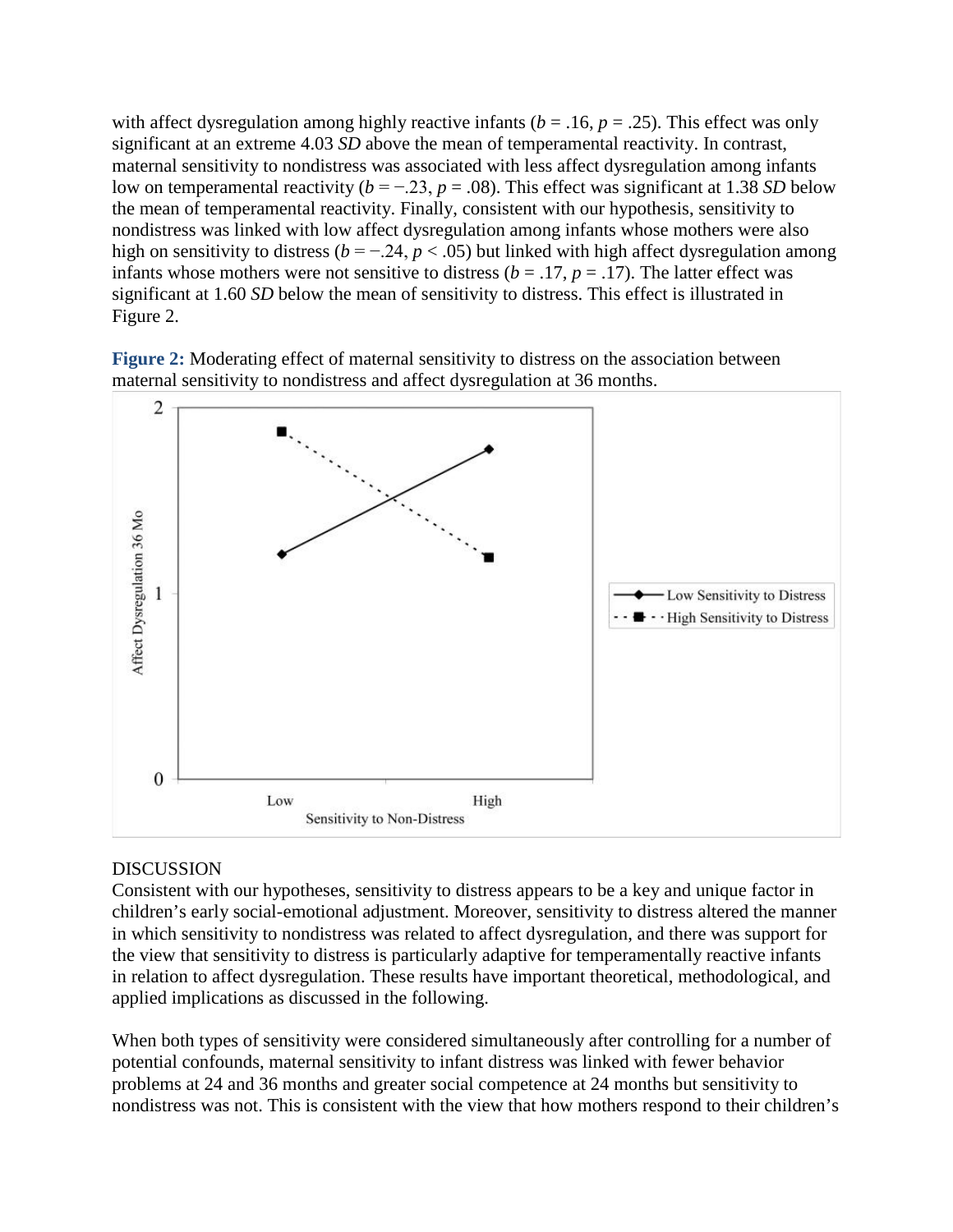negative emotions early in life serves a unique role in the development of positive socialemotional characteristics. These results extend previous research in two ways. First, they demonstrate that sensitive responses to infants' bids for safety, protection, and comfort are highly salient in relation to indices of child adjustment in addition to infant–mother attachment security (Goldberg et al., 1999; McElwain & Booth-LaForce, 2006). Second, they extend previous findings linking positive responses to older children's negative emotions with their positive adjustment (Eisenberg et al., 1998) by demonstrating that this effect begins in infancy prior to parents' use of more sophisticated emotion socialization strategies such as explanations about emotions. Additional research is needed to determine if the proposed pathways (i.e., a secure working model, increased emotion regulation, emotion understanding, and a prosocial orientation) account for these effects. These effects were not moderated by infant temperament indicating that maternal sensitivity to distress is equally adaptive in relation to behavioral problems and social competence for infants of different temperamental dispositions.

Neither maternal sensitivity to distress nor sensitivity to nondistress independently predicted affect dysregulation at 24 or 36 months but the proposed joint effect was supported. First, sensitivity to nondistress predicted lower affect dysregulation at 36 months among children whose mothers were also high on sensitivity to distress. This finding supports the view that mothers' positive responsiveness to both positive and negative emotions is highly adaptive for young children particularly in relation to how they regulate their emotions. Such children are likely to display negative emotion appropriately, signaling their emotional needs to others and to engage in adaptive self-regulatory behaviors. In contrast, sensitivity to nondistress predicted more affect dysregulation among children whose mothers were insensitive to their distress. This pattern may suggest inconsistent parenting or these mothers may minimize emotions by sending the message that negative emotions are problematic or unworthy of a response. Either situation may escalate negative arousal and undermine children's efforts to self-regulate. That emotion minimization is characteristic of mothers of insecure-avoidant infants, who display less adaptive emotion regulation than secure infants, is consistent with this view (Cassidy, 1994).

We also found that the effect of maternal sensitivity on affect dysregulation varied for children with different temperamental dispositions. That maternal sensitivity to infant distress buffered temperamentally reactive infants from affect dysregulation at 24 and 36 months was consistent with our view that maternal sensitivity to distress is particularly adaptive for infants who are frequently and intensely distressed. At 36 months, this effect was only apparent for children who were rated as extremely temperamentally reactive in infancy (2 + *SD* above the mean). Infants whose negative emotions are responded to sensitively are likely to develop a repertoire of adaptive emotion regulation skills that prevent the escalation of distress and may ultimately promote compliant and cooperative behavior. It could also be the case that infants whose mothers respond sensitively to their negative emotions encourage the development of a mutual positive bond that contributes to child compliance with their mothers' requests (Kochanska, 1995; Kochanska et al., 2005). Some investigators have proposed that a similar effect would be apparent for sensitivity to nondistress, which is believed to foster the development of an affiliative system between mother and child (MacDonald, 1992). Our results do not support this proposal. Instead we found that sensitivity to nondistress predicted less affect dysregulation among infants low on temperamental reactivity but not infants high on temperamental reactivity. This supports our view that sensitivity to nondistress is not a sufficient condition to support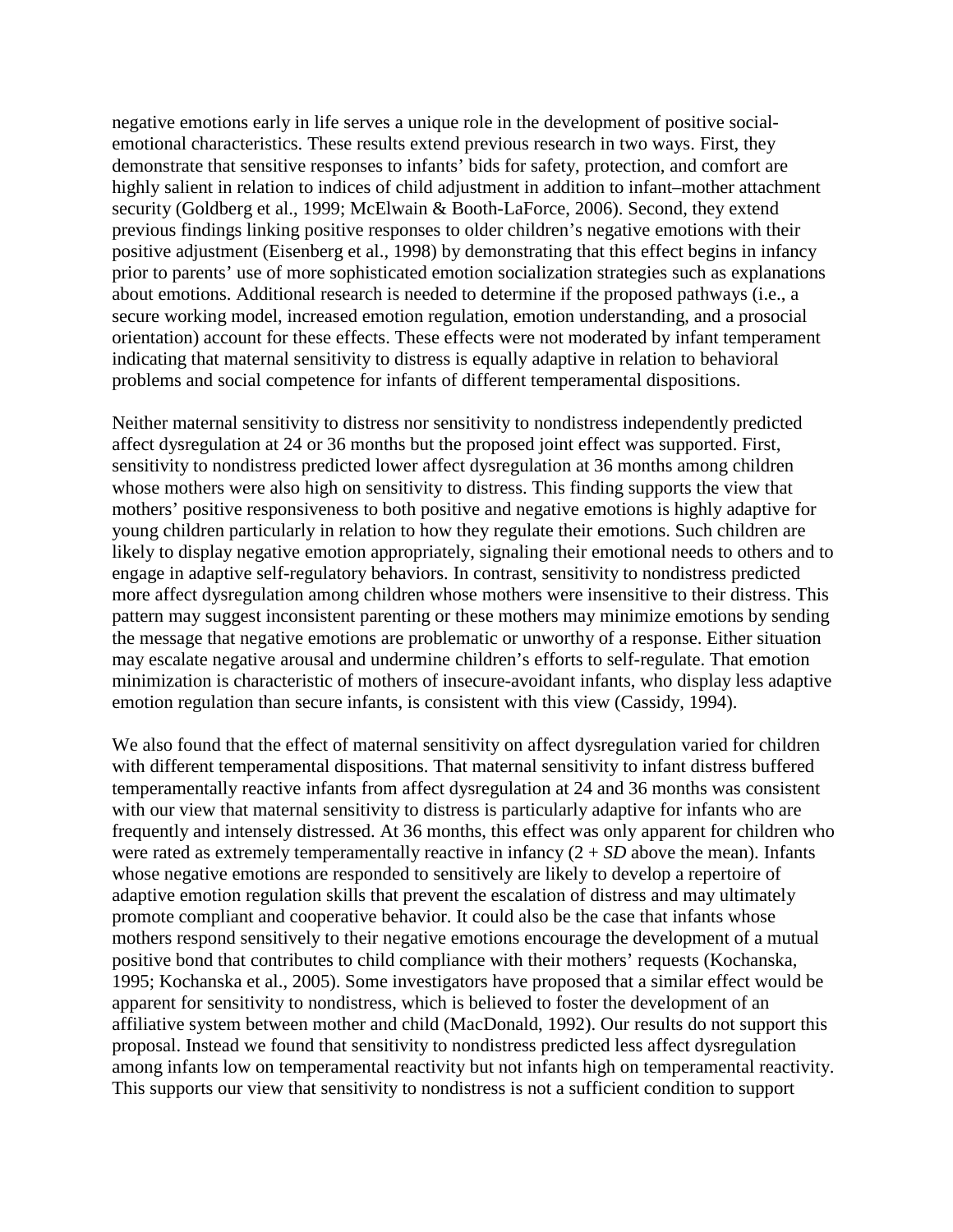adaptive regulation among infants who are frequently and intensely distressed and illustrates that distinct dimensions of sensitivity operate differently for children with various temperamental dispositions.

We had expected that sensitivity to distress would simply have no effect or a less positive effect on outcomes for low reactive children. Counter to this expectation, maternal sensitivity to distress was associated with greater affect dysregulation among infants who were low on temperamental reactivity. Perhaps, low reactive infants find their mothers' sensitive responses to their distress to be intrusive; as a result, their own regulatory abilities may be undermined or they may become resistant to mothers' efforts to recruit compliance. Further research is needed to examine these findings.

It is important to note that the interaction effects reported here are not fully consistent with Belsky's (1997) differential susceptibility hypothesis. Recently, Belsky, Bakersmans-Kranenburg, and van IJzendoorn (2007) clarified that one of the conditions necessary to demonstrate differential susceptibility is that the slope describing the relationship between parenting and the relevant child outcome must be steeper for one group of children than the other. In fact, we have demonstrated "contrastive effects" in which both slopes are significant and comparably strong but in opposite directions. Thus, it is not the case that temperamentally reactive infants are more susceptible to the influence of sensitivity to distress than nonreactive infants but rather that the nature of the influence of sensitivity to distress on affect regulation varies for the two groups of infants.

In sum, these results provide evidence that maternal sensitivity to infant distress is uniquely related to positive adjustment and this effect is independent of how mothers respond to nondistress cues. These results are consistent with previous findings in this data set, particularly the finding that maternal sensitivity to distress but not nondistress predicted attachment security at 15 months (McElwain & Booth-LaForce, 2006) and the finding that maternal sensitivity was more predictive of externalizing behavior in first grade among children who were temperamentally reactive in infancy (Bradley & Corwyn, 2008). They also extend the general finding that the quality of mothering predicts children's socialemotional adjustment by clarifying that sensitivity to distress is the most predictive dimension of sensitivity in relation to these outcomes (NICHD Early Child Care Research Network, 1998). The current findings also raise important directions for future research. First, even though sensitivity to distress and nondistress are highly related to one another in this sample, the fact that they predict infant outcomes differently suggests they are different constructs and may have different origins. In fact, our preliminary analyses indicated that sensitivity to nondistress appears to be more influenced by sociodemographic characteristics than is sensitivity to distress. Given increasing evidence that maternal sensitivity to distress is important to later child functioning, identifying its predictors is important both to develop effective methods to screen for insensitivity to negative emotions and to develop intervention efforts that foster sensitive responses to infant distress.

These results also support Tamis-LeMonda et al.'s (1996) view that sensitivity can best be examined when it is broken into its component parts or relevant domains. This approach requires greater attention to the measurement of sensitivity. If sensitivity to distress is a unique and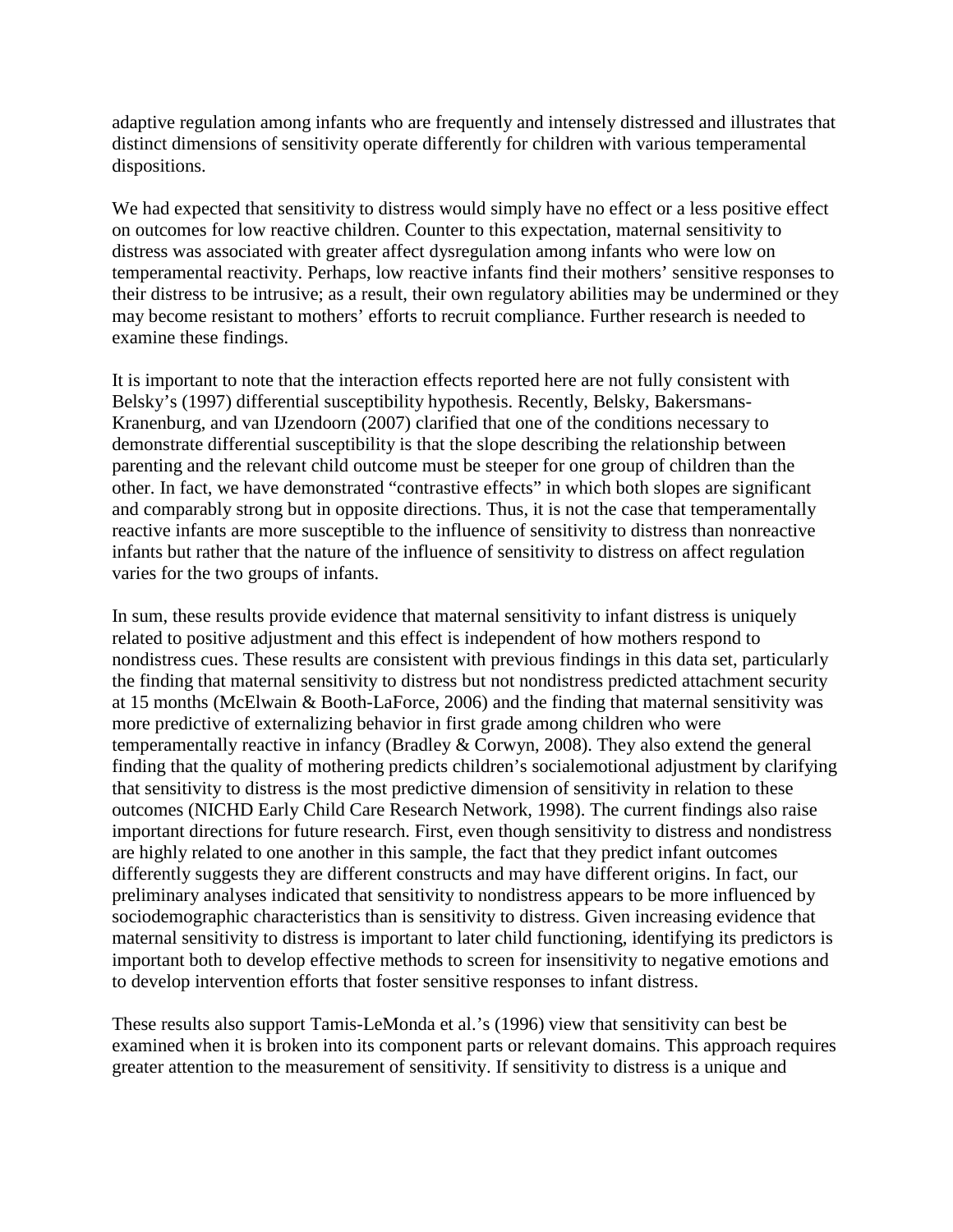important parenting behavior, as our results suggest, it is necessary to observe mother–child interaction in contexts that are likely to yield infant distress.

Four limitations reduce the strength of the conclusions that can be drawn from this study. First, the sample was primarily of European American descent so it is unclear if these results generalize to minority groups. This is an important concern given racial and cultural differences in emotion display rules, affect expression, and emotion socialization practices (Fivush & Wang, 2005; Matsumoto, 1993). Second, the measure of affect dysregulation was based on a compliance task which most likely captured how young children regulated the emotion of anger but not fear and sadness. It is possible that a different pattern of associations would emerge in relation to the regulation of other types of negative affect. Third, maternal sensitivity was observed in a play context where infants were not likely to be distressed intensely or for long durations, which may undermine the validity of the resulting measure of sensitivity to distress. Related to this point, this sample is somewhat selected in that it consists only of dyads in which the infants became distressed in a generally nondistressing context. Therefore, caution should be taken in generalizing the results. Finally, the measure of maternal sensitivity to nondistress did not distinguish between sensitivity to neutral affect and sensitivity to positive affect. It may be that sensitivity to positive affect is more relevant to children's social-emotional adjustment given its potential role in facilitating the up-regulation and maintenance of positive affect.

In conclusion, maternal sensitivity to distress and nondistress appear to have different associations with young children's social-emotional adjustment. In particular, sensitivity to infant distress assessed during the 1st year of life is linked to less affect dysregulation among temperamentally reactive infants, and fewer behavior problems and greater social competence among all infants, independent of maternal sensitivity to nondistress. In the future, greater attention should be paid to the appropriate measurement of sensitivity to infant distress and efforts should be made to identify the origins of this type of sensitivity.

#### **REFERENCES**

- Achenbach, T. M. (1992). *Manual for the Child Behavior Checklist ⁄ 2–3 and 1992 Profile*. Burlington: Department of Psychiatry, University of Vermont.
- Acock, A. C. (2005). Working with missing values. *Journal of Marriage and the Family, 67*, 1012–1028.
- Aiken, L. S., & West, S. G. (1991). *Multiple regression: Testing and interpreting interactions*. Thousand Oaks: Sage.
- Ainsworth, M., Blehar, M., Waters, E., & Wall, S. (1978). *Patterns of attachment*. Hillsdale, NJ: Erlbaum.
- Bell, S. M., & Ainsworth, M. D. (1972). Infant crying and maternal responsiveness. *Child Development, 43*, 1171–1190.
- Belsky, J. (1997). Variation in susceptibility to rearing influence: An evolutionary argument. *Psychological Inquiry, 8*, 182–186.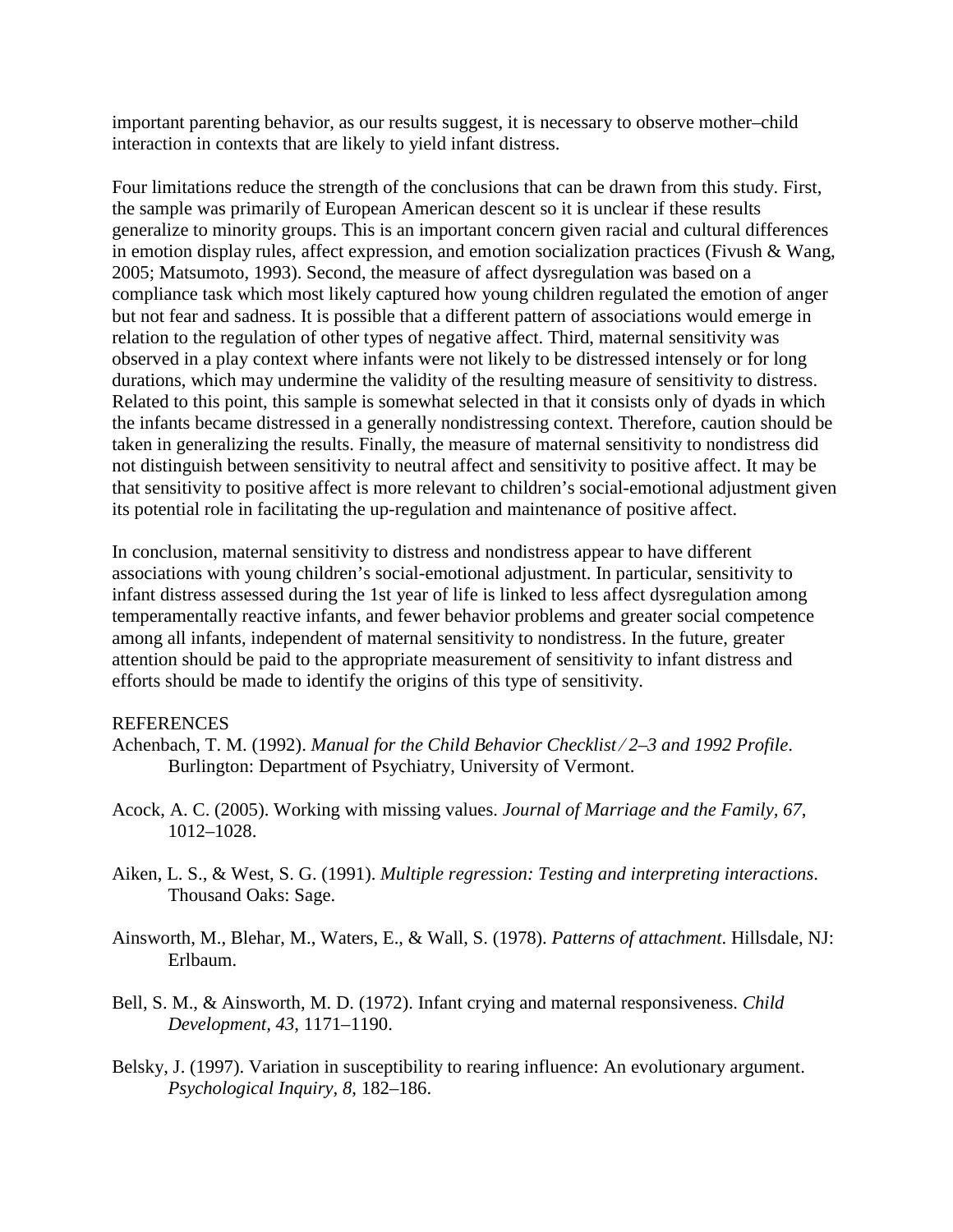- Belsky, J., Bakersmans-Kranenburg, M. J., & van IJzendoorn, M. H. (2007). For better and for worse: Differential susceptibility to environmental influences. *Current Directions in Psychological Science*, 16, 300–304.
- Belsky, J., Hsieh, K., & Crnic, K. (1998). Mothering, fathering, and infant negativity as antecedents of boys' externalizing problems and inhibition at age 3 years: Differential susceptibility to rearing experience? *Development and Psychopathology, 10*, 301–319.
- Berlin, L. J., & Cassidy, J. (2003). Mothers' self-reported control of their preschool children's emotional expressiveness: A longitudinal study of associations with infant-mother attachment and children's emotion regulation. *Social Development, 12*, 477–495.
- Bohlin, G., Hagekull, B., & Rydell, A. M. (2000). Attachment and social functioning: A longitudinal study from infancy to middle childhood. *Social Development, 9*, 24–39.
- Bradley, R., Corwyn, R., & Rydell, A. M. (2008). Infant temperament, parenting, and externalizing behavior in first grade: A test of the differential susceptibility hypothesis. *Journal of Child Psychology and Psychiatry, 49*, 124–131.
- Bowlby, J. (1973). *Attachment and loss: Separation* (Vol. 2). New York: Basic Books.
- Bowlby, J. (1980). *Attachment and loss: Loss* (Vol. 3). New York: Basic Books.
- Buck, R. (1984). *The communication of emotion*. New York: Guilford.
- Calkins, S. D. (1994). Origins and outcomes of individual differences in emotion regulation. *Monographs of the Society for Research in Child Development, 59* (Nos. 2-3, Serial No. 240), 53–72.
- Calkins, S. D., & Degnan, K. A. (2006). Temperament in early development. In R. T. Ammerman (Ed.), *Comprehensive handbook of personality and psychopathology* (Vol. 3, pp. 64–84). Hoboken, NJ: Wiley.
- Calkins, S. D., & Johnson, M. C. (1998). Toddler regulation of distress to frustrating events: Temperamental and maternal correlates. *Infant Behavior and Development, 21*, 379–395.
- Calkins, S. D., Smith, C. L., Gill, K. L., & Johnson, M. C. (1998). Maternal interactive style across contexts: Relations to emotional, behavioral, and physiological regulation during toddlerhood. *Social Development, 7*, 350–369.
- Carey, W. B., & McDevitt, S. C. (1978). Revision of the infant temperament questionnaire. *Pediatrics, 61*, 735–739.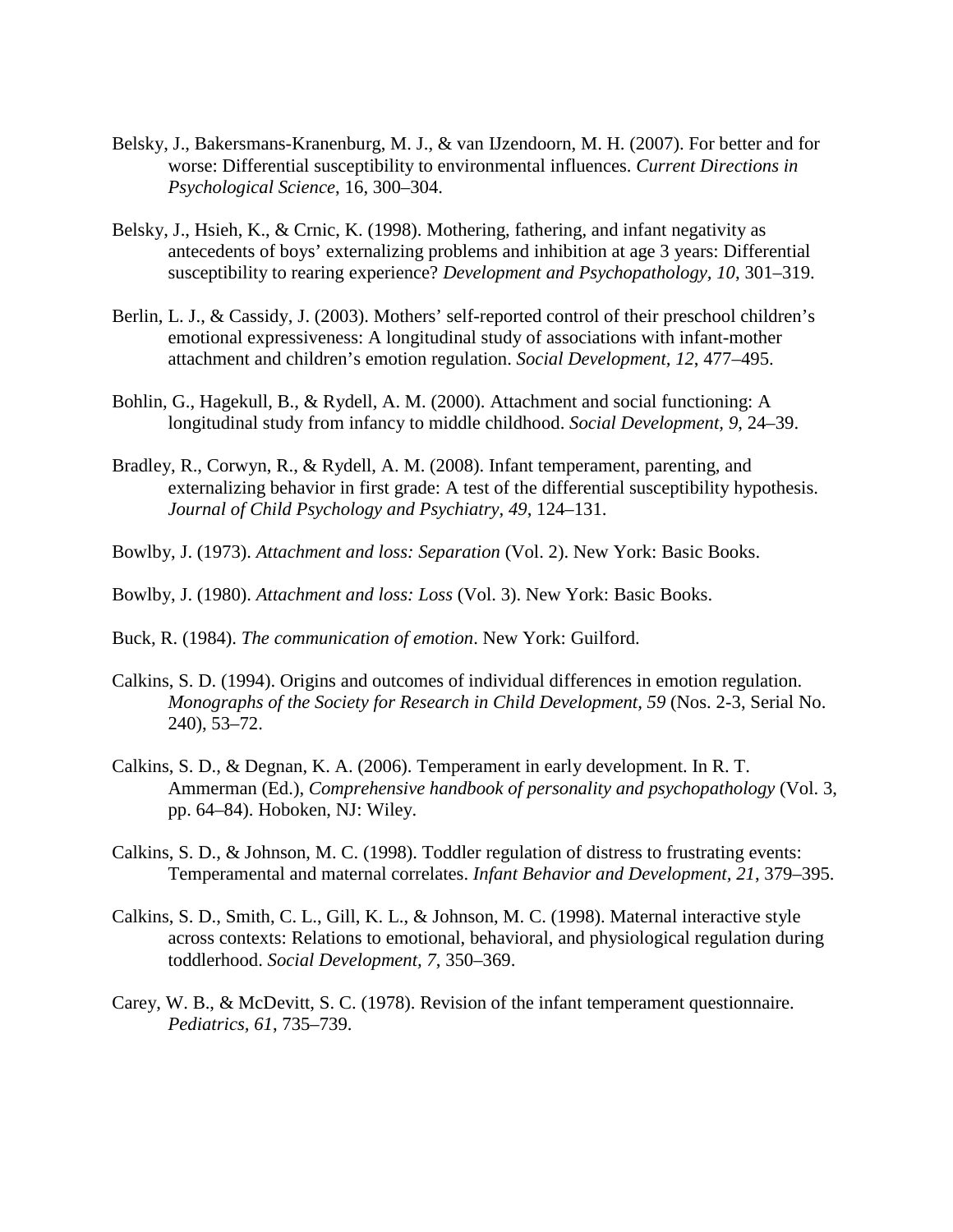Cassidy, J. (1994). Emotion regulation: Influences of attachment relationships. In N. A. Fox (Ed.), The development of emotion regulation: Biological and behavioral considerations. *Monographs of the Society for Research in Child Development, 59* (2–3, Serial No. 240), 228–249.

- Clark, R., Hyde, J. S., Essex, M. J., & Klein, M. H. (1997). Length of maternity leave and quality of mother-infant interactions. *Child Development, 68*, 364–383.
- Crockenberg, S. C., & Leerkes, E. M. (2004). Infant and maternal behaviors regulate infant reactivity to novelty at 6 months. *Developmental Psychology, 40*, 1123–1132.
- Crockenberg, S. C., & Leerkes, E. M. (2006). Infant and maternal behavior moderate reactivity to novelty to predict anxious behavior at 2.5 years. *Development and Psychopathology, 18*, 17–34.
- Crockenberg, S. C., Leerkes, E. M., & Barrig Jo, P. S. (2008). Predicting aggressive behavior in the third year from infant reactivity and regulation as moderated by maternal behavior. *Development and Psychopathology, 20*, 37–54.
- Davidov, M., & Grusec, J. E. (2006). Untangling the links of parental responsiveness to distress and warmth to child outcomes. *Child Development, 77*, 44–58.
- Del Carmen, R., Pedersen, F. A., Huffman, L. C., & Bryan, Y. E. (1993). Dyadic distress management predicts subsequent security of attachment. Infant Behavior and *Development, 16*, 131–147.
- Denham, S. A., Blair, K. A., DeMulder, E., Levitas, J., Sawyer, K., Auerbach-Major, S., et al. (2003). Preschool emotional competence: Pathway to social competence. *Child Development, 74*, 238–256.
- Eisenberg, N., Cumberland, A., & Spinrad, T. L. (1998). Parental socialization of emotion. *Psychological Inquiry, 9*, 241–273.
- Eisenberg, N., & Fabes, R. A. (1994). Mothers' reactions to children's negative emotions: Relations to children's temperament and anger behavior. *Merrill-Palmer Quarterly, 40*, 138–156.
- Eisenberg, N., Fabes, R. A., Shepard, S. A., Guthrie, I. K., Murphy, B. C., & Reiser, M. (1999). Parental reactions to children's negative emotions: Longitudinal relations to quality of children's social functioning. *Child Development, 70*, 513–534.
- Fabes, R. A., Poulin, R. E., Eisenberg, N., & Madden-Derdich, D. A. (2002). The Coping with Childen's Negative Emotions Scale (CCNES): Psychometric properties and relations with children's emotional competence. *Marriage & Family Review, 34*, 285–310.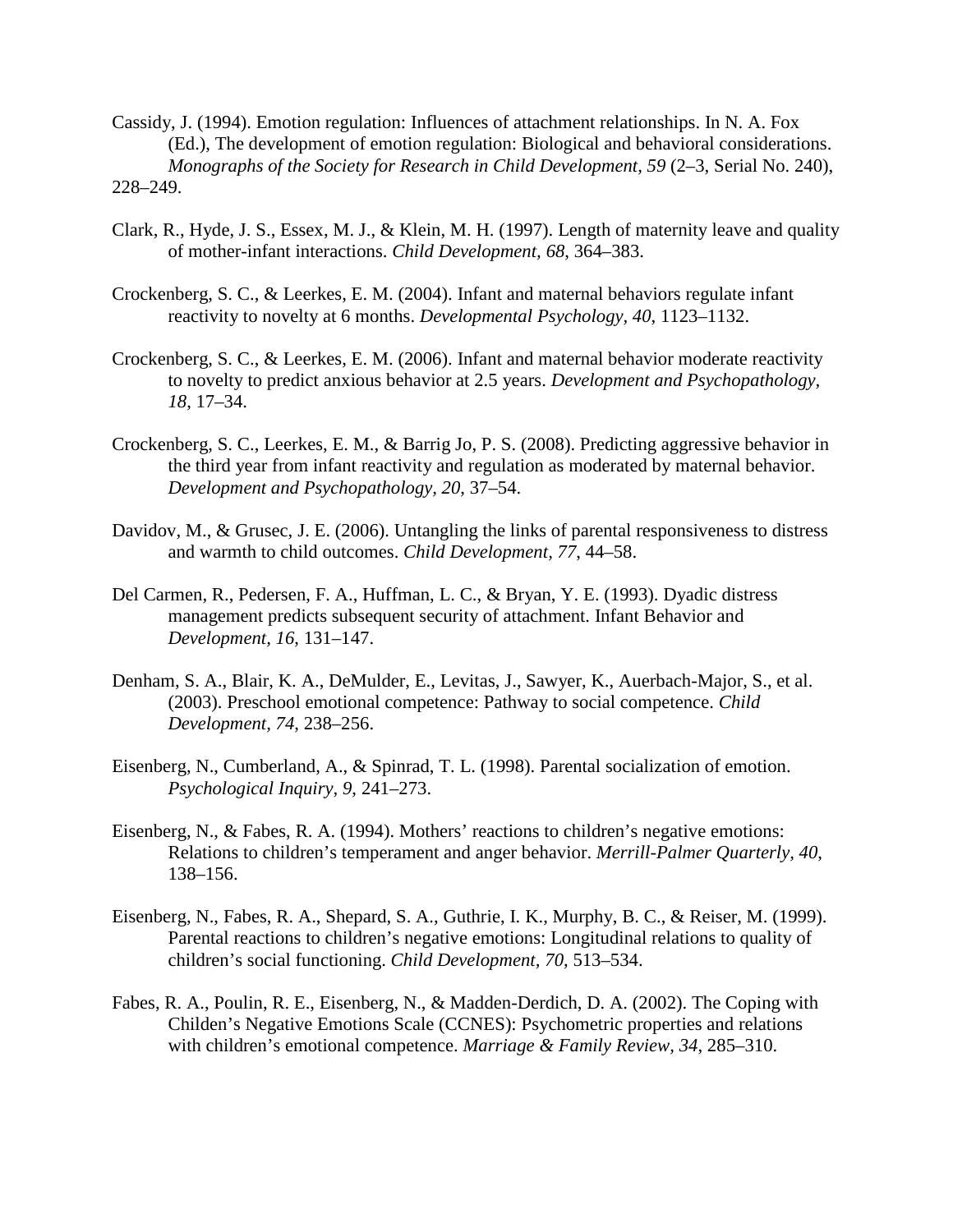- Fivush, R., & Wang, Q. (2005). Emotion talk in mother-child conversations of the shared past: The effects of culture, gender, and event valence. *Journal of Cognition and Development, 6*, 489–506.
- Goldberg, S., Grusec, J. E., & Jenkins, J. M. (1999). Confidence in protection: Arguments for a narrow definition of attachment. *Journal of Family Psychology, 13*, 475–483.
- Gottman, J. M., Katz, L. F., & Hooven, C. (1996). Parental meta-emotion philosophy and the emotional life of families: Theoretical models and preliminary analysis. Journal of Family Psychology, 10, 243–268.
- Hayden, E. P., Klein, D. N., Durbin, C. E., & Olino, T. M. (2006). Positive emotionality at age 3 predicts cognitive styles in 7-year-old children. *Development and Psychopathology, 1*8, 409–423.
- Hogan, A. E., Scott, K. G., & Bauer, C. R. (1992). The Adaptive Social Behavior Inventory (ASBI): A new assessment of social competence in high risk three year olds. *Journal of Psychoeducational Assessment, 10*, 230–239.
- Hurley, J. R., & Cattell, R. B. (1962). The procrustes program: Producing direct rotation to test a hypothesized factor structure. *Behavioral Science, 7*, 258–262.
- Jahromi, L. B., & Stifter, C. A. (2007). Individual differences in the contribution of maternal soothing to infant distress reduction. *Infancy, 11*, 255–269.
- Kaiser, H. F. (1958). The varimax criterion for analytic rotation in factor analysis. *Psychometrika, 23*, 187–200.
- Kochanska, G. (1995). Children's temperament, mother's discipline, and security of attachment: Multiple pathways to emerging internalization. *Child Development, 66*, 597–615.
- Kochanska, G., Aksan, N., & Carlson, J. J. (2005). Temperament, relationships, and young children's receptive cooperation with their parents. *Developmental Psychology, 41*, 648– 660.
- MacDonald, K. (1992). Warmth as a developmental construct: An evolutionary analysis. *Child Development, 63*, 753–773.
- Matsumoto, D. (1993). Ethnic differences in affect intensity, emotion judgments, display rule attitudes, and self-reported emotional expression in an American sample. *Motivation and Emotion, 17*, 107–123.
- McElwain, N. L., & Booth-LaForce, C. (2006). Maternal sensitivity to infant distress and nondistress as predictors of infant-mother attachment security. *Journal of Family Psychology, 20*, 247–255.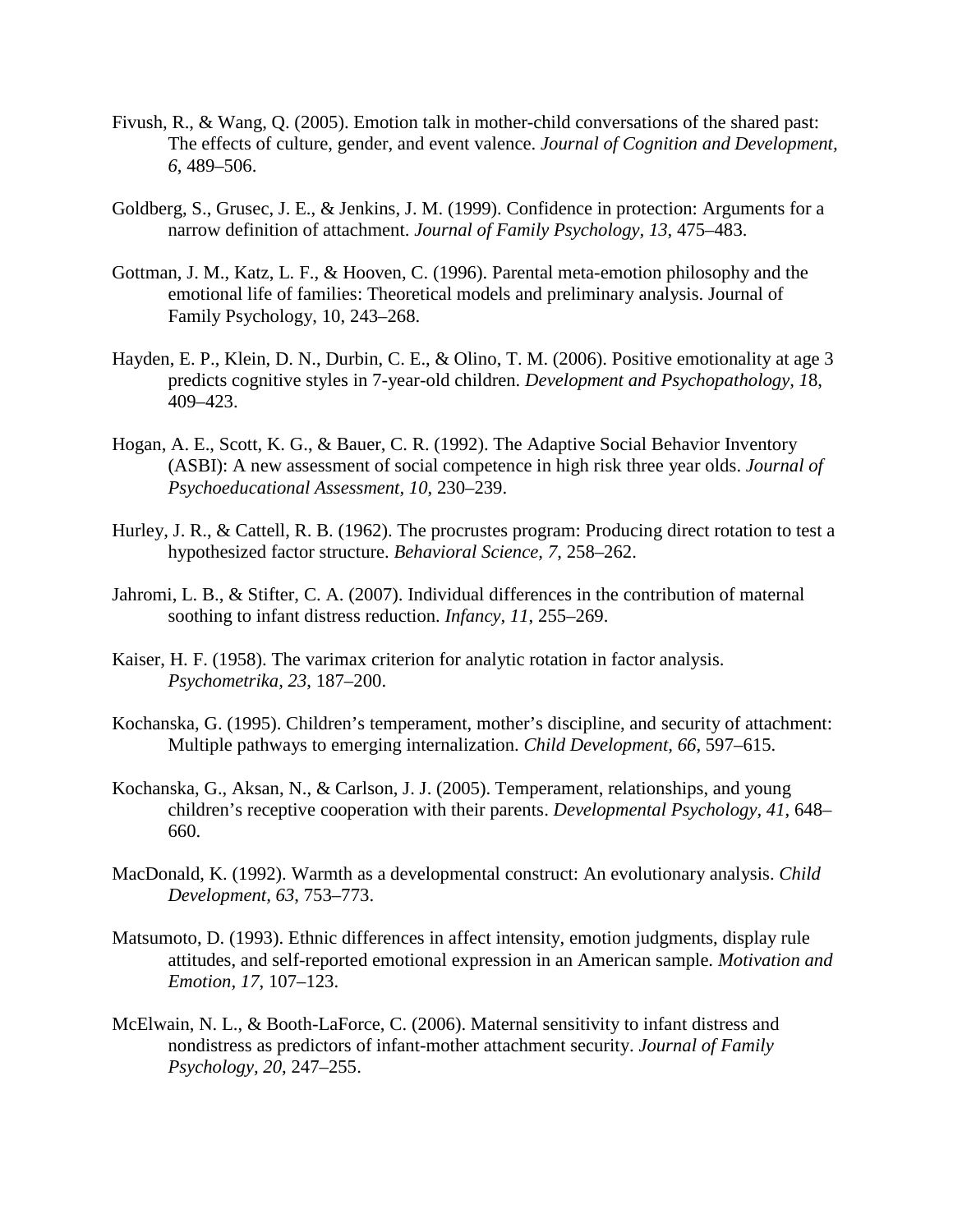- Medoff-Cooper, B., Carey, W. B., & McDevitt, S. C. (1993). Early infancy temperament questionnaire. *Journal of Developmental and Behavioral Pediatrics, 14*, 230–235.
- Moore, G., & Calkins, S. D. (2004). Infants' vagal regulation in the still-face paradigm is related to dyadic coordination of mother-infant interaction. *Developmental Psychology, 40*, 1068–1080.
- NICHD Early Child Care Research Network. (1998). Early child care and self-control, compliance, and problem behavior at twenty-four and thirty-six months. *Child Development, 69*, 1145–1170.
- NICHD Early Child Care Research Network. (1999). Child care and mother-child interaction in the first three years of life. *Developmental Psychology, 35*, 1399–1413.
- NICHD Early Child Care Research Network. (2004). Affect dysregulation in the mother-child relationship in the toddler years: Antecedents and consequences. *Development and Psychopathology, 16*, 43–68.
- NICHD Early Child Care Research Network. (2005). Chronicity of maternal depressive symptoms, maternal sensitivity, and child functioning at 36 months. In NICHD Early Child Care Research Network (Ed.), *Child care and child development: Results from the NICHD study of early child care and youth development* (pp. 151–162). New York: Guilford.
- Park, S., Belsky, J., Putnam, S., & Crnic, K. (1997). Infant emotionality, parenting, and 3-year inhibition: Exploring stability and lawful discontinuity in a male sample. *Developmental Psychology, 33*, 218–227.
- Pederson, D. R., & Moran, G. (1995). A categorical description of infant-mother relationships in the home and its relation to Q-sort measures of infant-mother interaction*. Monographs of the Society For Research in Child Development, 60*, (Nos. 2-3, Serial No. 244 ), 111– 132.
- Preacher, K. J., Curran, P. J., & Bauer, D. J. (2006). Computational tools for probing interaction effects in multiple linear regression, multilevel modeling, and latent curve analysis. *Journal of Educational and Behavioral Statistics, 31*, 437–448.
- Radloff, L. S. (1977). The CES-D scale: A self-report depression scale for research in the general population. *Applied Psychological Measurement, 1*, 385–401.
- Rothbart, M. K., & Bates, J. E. (1998). Temperament. In W. Damon & N. Eisenberg (Series Ed.), *Handbook of child psychology: Vol. 3, Social, emotional, and personality development* (pp. 105–176). New York: Wiley.
- Rubin, D. B. (1987). *Multiple imputation for nonresponse in surveys*. New York: Wiley.